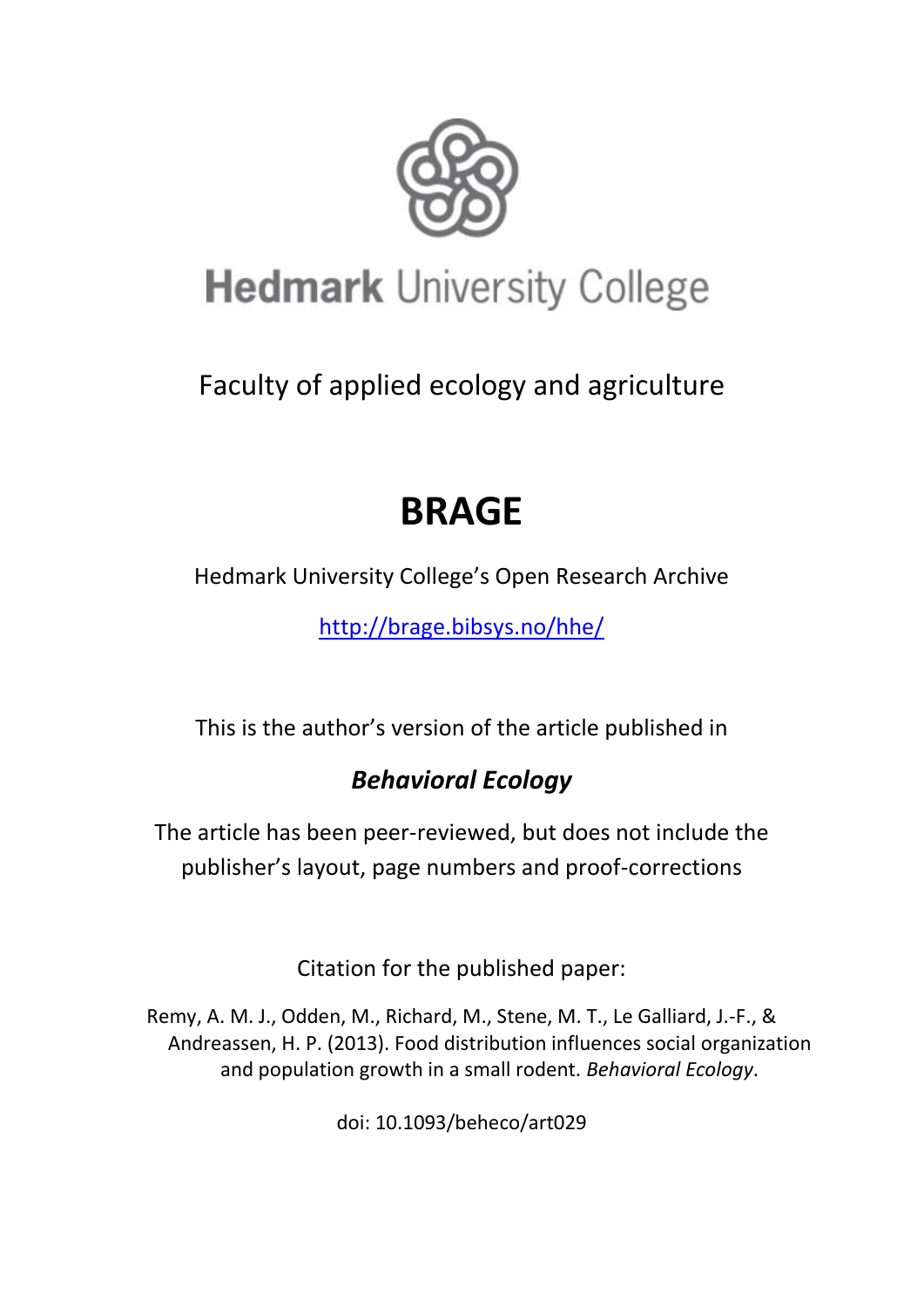| $\mathbf{1}$   | Food distribution influences social organization and population growth in a                                                               |
|----------------|-------------------------------------------------------------------------------------------------------------------------------------------|
| $\overline{2}$ | small rodent                                                                                                                              |
| 3              |                                                                                                                                           |
| 4              | Alice Rémy <sup>1,2*</sup> , Morten Odden <sup>1</sup> , Murielle Richard <sup>3</sup> , Marius Tyr Stene <sup>1</sup> , Jean-François Le |
| 5              | Galliard <sup>3,4</sup> , and Harry P. Andreassen <sup>1</sup>                                                                            |
| 6              | <sup>1</sup> Faculty of Applied Ecology and Agricultural Sciences, Hedmark University College, Anne                                       |
| $\overline{7}$ | Evenstadsvei 80, 2480 Koppang, Norway                                                                                                     |
| 8              | $2^{\circ}$ Centre for Ecological and Evolutionary Synthesis, University of Oslo, P.O. Box 1066, Blindern,                                |
| 9              | Oslo NO-0316, Norway                                                                                                                      |
| 10             | <sup>3</sup> CNRS - UMR 7625, Laboratoire Ecologie-Evolution, Université Pierre et Marie Curie, Case                                      |
| 11             | 237, 7 Quai St Bernard, 75005 Paris, France                                                                                               |
| 12             | <sup>4</sup> CNRS/ENS UMS 3194, CEREEP – Ecotron IleDeFrance, École Normale Supérieure, 78 rue du                                         |
| 13             | Château, 77140 St-Pierre-lès-Nemours                                                                                                      |
| 14             |                                                                                                                                           |
| 15             | Correspondence author: Alice Rémy (address: Hedmark University College, Anne<br>∗                                                         |
| 16             | Evenstadsvei 80, 2480 Koppang, Norway; Email: remy.alice@neuf.fr)                                                                         |
| $17\,$         |                                                                                                                                           |
| 18             |                                                                                                                                           |
| 19             |                                                                                                                                           |
| 20             | <b>Short title:</b> Small rodent's responses to food distribution                                                                         |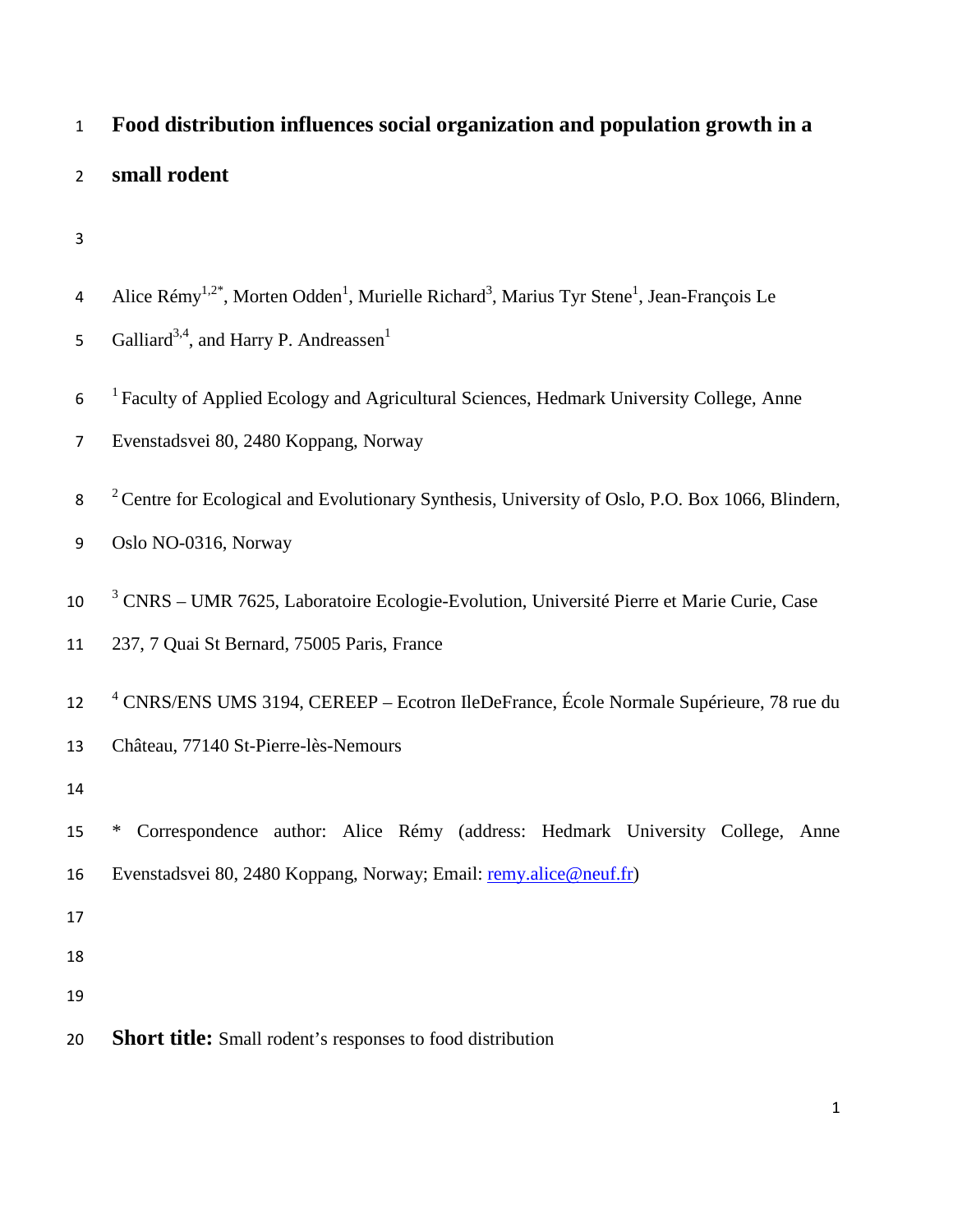#### **ABSTRACT**

 In polygynous mammals, the spatial clumping and predictability of food should influence spacing behavior of females whose reproductive success depends to a great extent on food availability, which would in turn affect male spacing behavior. Changes in the social and mating systems can then influence individual fitness and population dynamics. To test these hypotheses, we manipulated food distribution and predictability in enclosed populations of bank voles (*Myodes glareolus*), and monitored spacing behavior, survival and reproduction of adult females and males over three months. Food was either spread out (dispersed treatment), spatially clumped and highly predictable (clumped treatment), or spatially clumped but less predictable (variable treatment). We found that females in the clumped treatment were more aggregated and had more overlapping home ranges compared to females in the dispersed and variable treatments. Male spacing behavior followed the same patterns. Despite different social organizations between treatments, no differences in home range size and mating systems were found in females and males. In addition, we found that females in the clumped food treatment had a higher probability of successfully producing weaned offspring, likely due to lower infanticide rates. This led to higher population growth compared to the other two treatments. These results suggest a tight relationship between the spatio-temporal distribution of food, social organization and population dynamics.

 **Key-words:** demography, food distribution, intra-sexual interactions, reproductive success, space use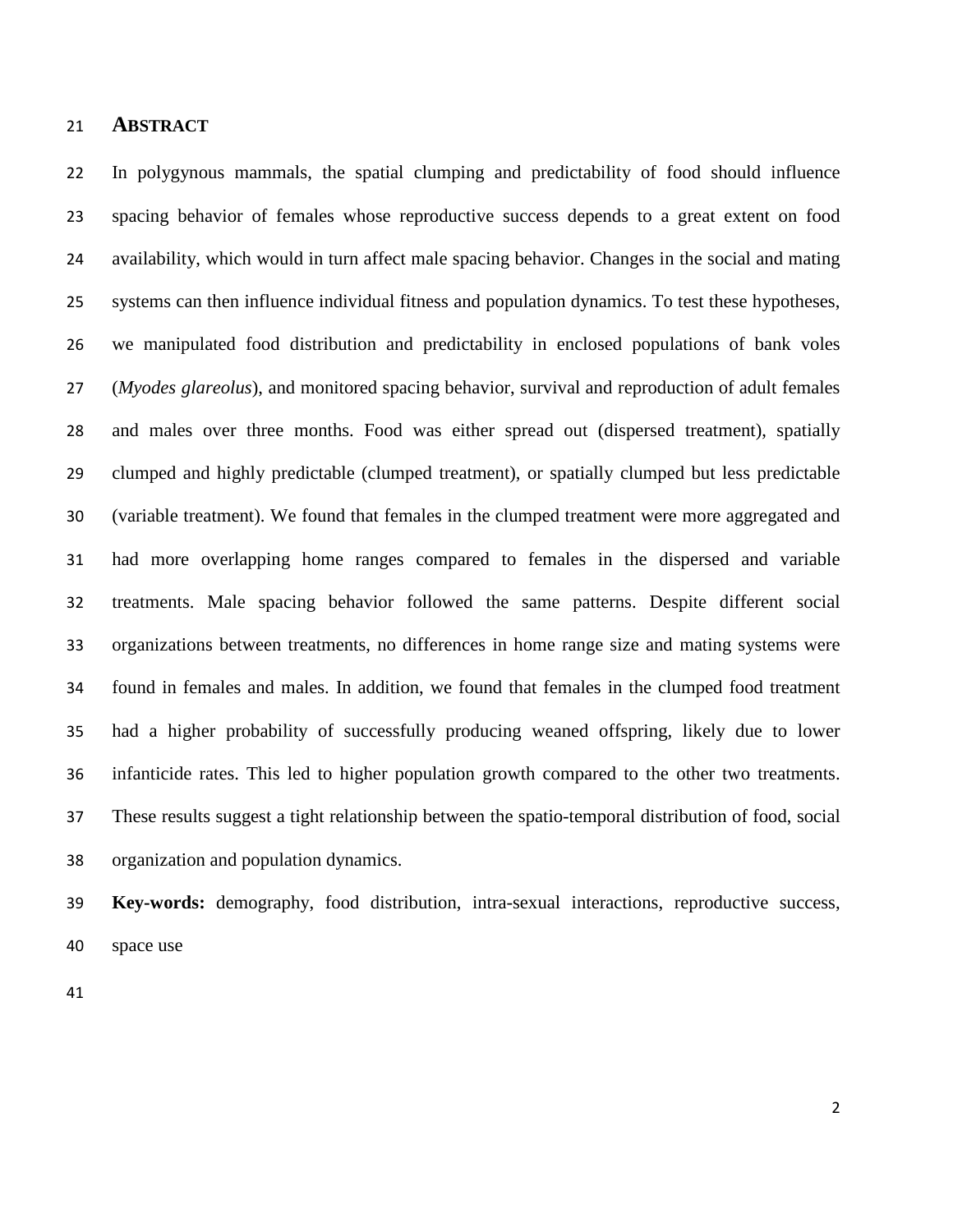#### **INTRODUCTION**

 The distribution and the predictability of food resources are important ecological factors explaining variability in social and mating systems among and within species (Macdonald 1983; Davies and Lundberg 1984; Lott 1991; Ebensperger 2001; Streatfeild, et al. 2011). According to the classical model of a polygynous mating system in mammals, energetic demands of female reproduction are high and female reproductive success is more limited by access to food than to mates, while the opposite pattern occurs in males (Trivers 1972). Thus, spatio-temporal availability of food should influence the spatial distribution and social organization of females, including their investment in territoriality defined as the proportion of the home range exclusively used and defended by an individual (Ims 1987; Ostfeld 1990; Wauters and Dhondt 1992; Streatfeild, et al. 2011). Social organization of females could in turn have an effect on male reproductive strategies and space use (Emlen and Oring 1977; Ims 1988; Cudworth and Koprowski 2010).

 Females are expected to aggregate around the food source and display less pronounced intra-sexual territoriality when food is highly spatially clumped, as the costs of excluding female competitors from the food source would be too high (Maher and Lott 2000). As a result, male competition for access to mates should increase and a more polygynous mating system should be observed (Emlen and Oring 1977). More spatially dispersed but still patchy food sources should decrease interactions among females, reduce the costs of home range defense and favor a stronger female territoriality (Maher and Lott 2000). In this case, males could either have large overlapping home ranges and adopt a promiscuous mating system (Ostfeld 1990), or could defend a single female territory and mate monogamously (Emlen and Oring 1977; Taber and Macdonald 1992; Streatfeild, et al. 2011). In addition, female territoriality should be less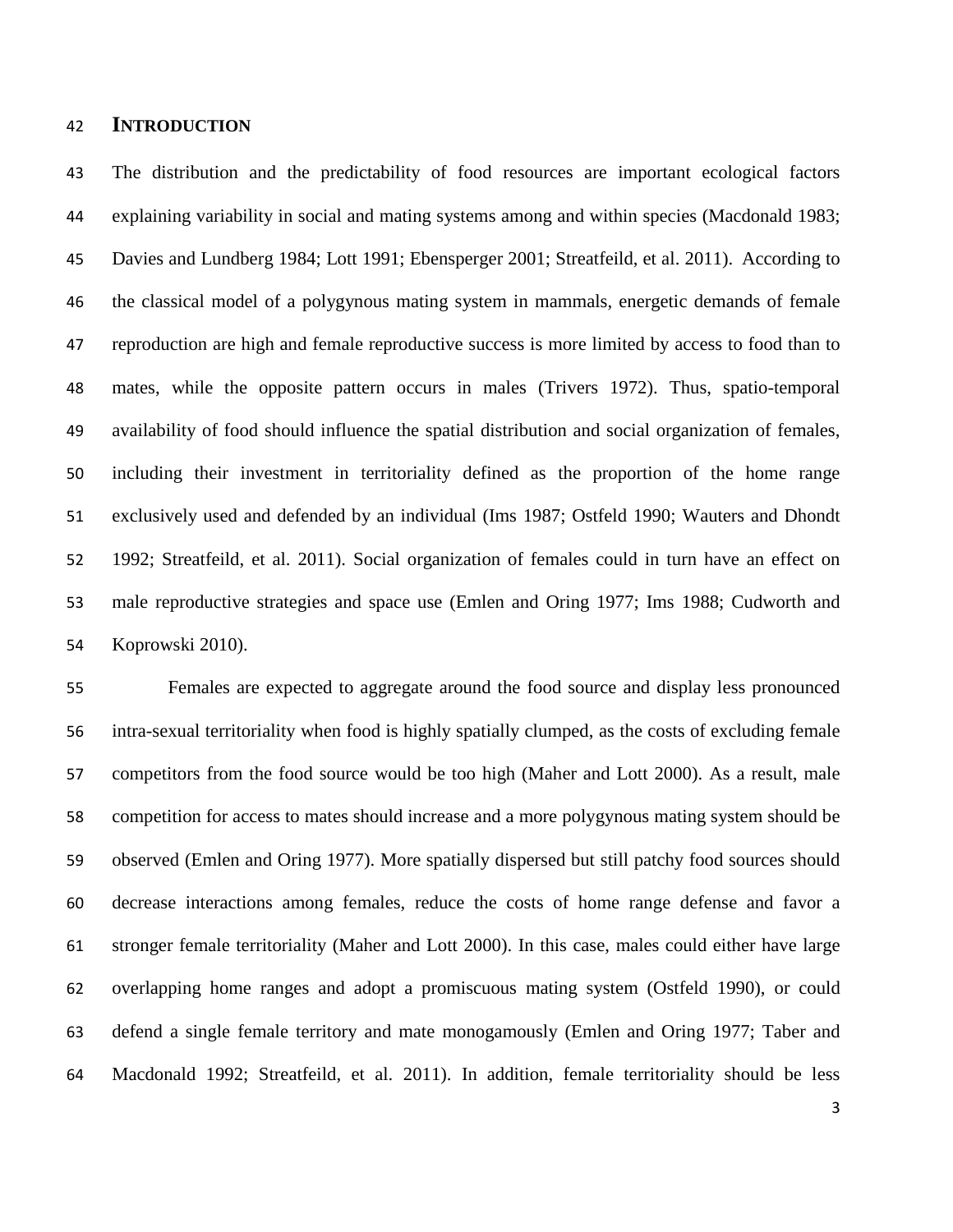pronounced when food predictability is low as food resources are not economically defensible (Wauters and Dhondt 1992; Maher and Lott 2000; Verdolin 2009; but see Eide, et al. 2004).

 Food distribution and predictability are also expected to change individual reproduction and survival, and therefore population growth, through its influence on social systems. Female competition for territories may limit the density of breeding females (Boonstra and Rodd 1983; Wolff 1997; Sommaro, et al. 2010). Moreover, female space use influences the rates of agonistic behavior among females (Scott and Lockard 2006; Stockley and Bro-Jørgensen 2011), the rates of infanticide (Mappes, et al. 1995; Jonsson, et al. 2002), and cooperative behaviors (Lambin and Krebs 1991). Male competition should also be considered since behaviors resulting from competition among males, such as sexual harassment or infanticide, can alter female reproductive success and population growth (Rankin and Kokko 2007).

 Despite numerous studies testing the effects of food distribution on individual behavior, fitness, or demography, to our knowledge, very few studies have analyzed the link from changes in spacing behavior induced by food distribution and predictability to individual fitness and then to demographic trajectories. Two descriptive studies with red squirrels (*Sciurus vulgaris*; Wauters and Dhondt 1992) and prairie voles (*Microtus ochrogaster*; Streatfeild, et al. 2011) found differences in female spacing behavior between habitats contrasted for their distribution of prized food resources. Habitats with aggregated food and aggregated females had higher population densities in prairie voles (Streatfeild, et al. 2011), but not in red squirrels (Wauters, et al. 2004). In addition, Stueck and Barrett (1978) observed that experimental populations of house mice (*Mus musculus*) experiencing a centralized food treatment were smaller at the end of the breeding season than those with a more dispersed food treatment. In the centralized food treatment, male competition for access to aggregated females was so high that impregnation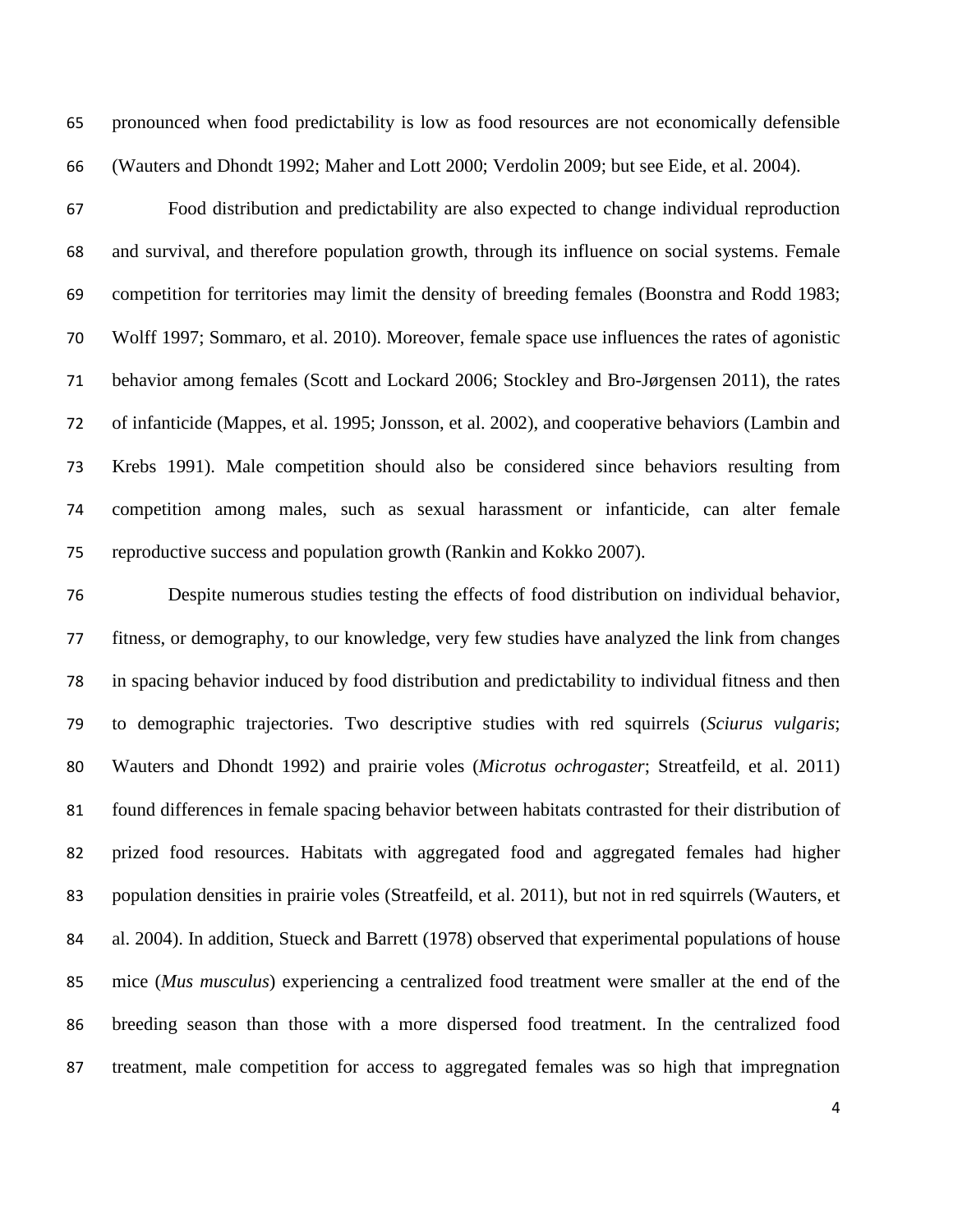success of females was reduced. Ylönen and Viitala (1991) further demonstrated that female bank voles from populations with a clumped food overlapped more and tended to produce their first litter earlier in spring than females from an evenly distributed food treatment, though this did not translate into differences in population size between treatments in late spring.

 Here, we studied populations of bank voles, a species where females (but not males) are usually territorial (Bujalska 1990) and where individuals usually rely on scattered food resources (Jensen 1982). We manipulated the distribution and predictability of food in experimental plots during the late breeding season to test effects on spacing behavior of females and males, individual body mass, survival and reproduction, and population growth. We compared food treatments with (1) a dispersed distribution, (2) a spatially clumped and predictable distribution, and (3) a spatially clumped and unpredictable distribution. We predicted that females from a dispersed food treatment should be territorial, while females from a clumped and predictable food treatment should aggregate and have less exclusive home ranges. This spatial clumping of females could reduce female reproduction through decreased offspring survival (Mappes, et al. 1995; Jonsson, et al. 2002) and/or increased mating competition among males (Stueck and Barrett 1978). Alternatively, spatial clumping could increase familiarity among aggregated females and enhance juvenile recruitment (Ylönen, et al. 1990, 1997). In a spatially clumped and unpredictable food treatment, females should have large overlapping home ranges, with negative effects on juvenile survival and demography because longer time is spent away from the nest for foraging. We also expected that the distribution of males should map onto that of females, and that competition among males, and hence the strength of sexual selection, should be higher in the clumped and predictable food treatment than in the other two treatments. Finally, we expected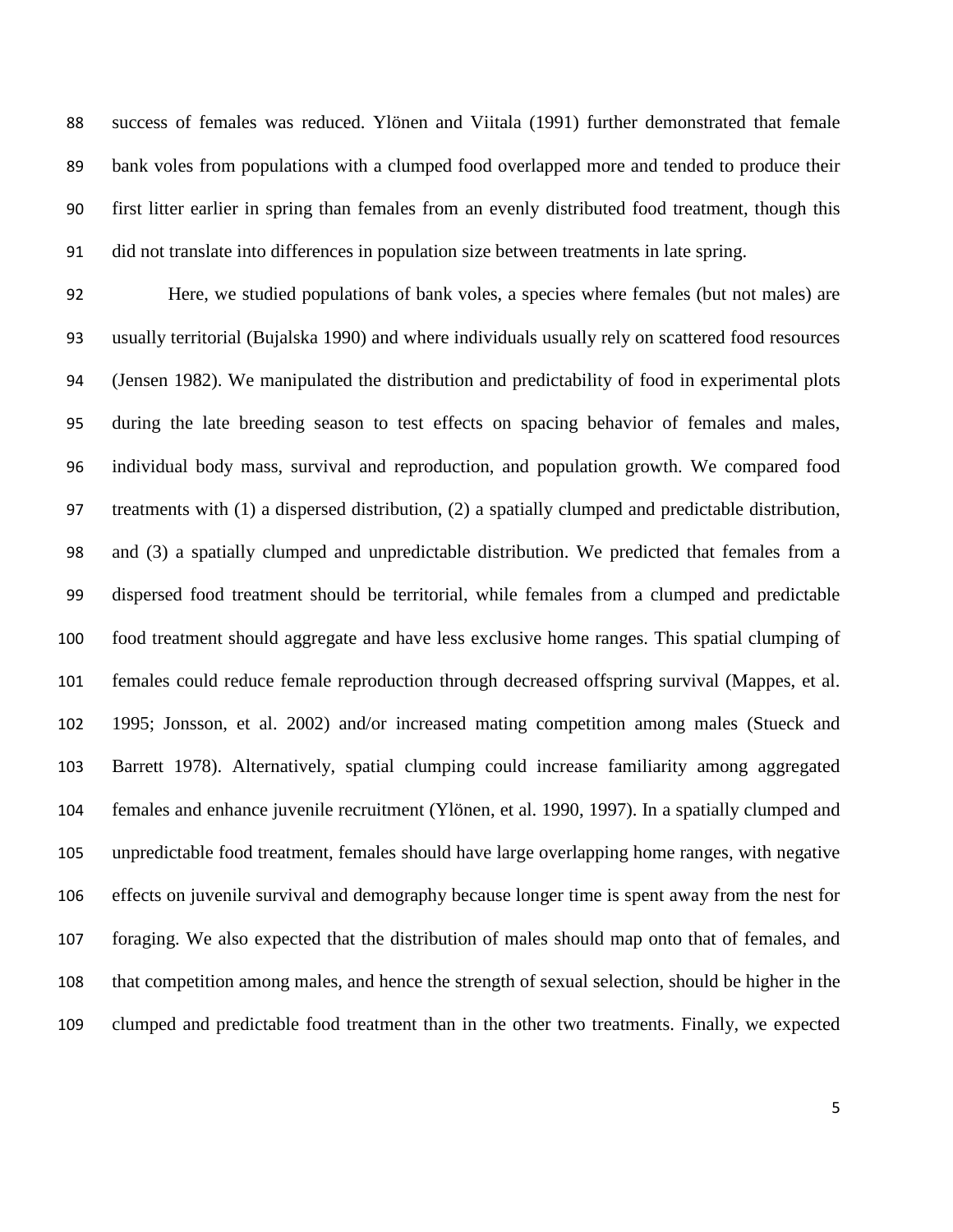that these changes in spacing behavior would explain variation in population growth rates through changes in individual fitness.

#### **MATERIALS AND METHODS**

#### STUDY ANIMALS AND EXPERIMENTAL AREA

 The bank vole is a small microtine rodent distributed across Europe from mature forests to reforestation areas and meadows (Myllymäki 1977; Mitchell-Jones, et al. 1999). Reproduction mainly occurs from late April to October, with females giving birth to up to four litters per year, and from two to ten offspring per litter (Koivula, et al. 2003). Offspring are weaned before the age of three weeks (Oksanen, et al. 2001). Individuals used in this experiment were caught in Telemark County (south Norway) in July 2009. They were kept in wire mesh cages (32 x 23 x 20 cm) in an outdoor shelter during the two weeks before the start of experiment to ensure that females were not pregnant prior to release. During captivity, animals were fed with carrots, apples and sunflower seeds, and provided with water *ad libitum*.

 The experiment was carried out at Evenstad Research Station, south-east Norway, between August and November 2009. This period corresponds to the late breeding season when the diet of bank voles consists more of seeds and less of green parts of plants (Jensen 1982), and was thus more appropriate to test potential effects of our food manipulation (see below). The 127 experimental area had 12 plots  $(50 \times 34 \text{ m})$  fenced with a galvanized, steel sheet fence extending 0.4 m above and 0.6 m below ground. The size of the enclosures was sufficient to analyze population trajectories (see Results section). To prevent mammalian predation, a fence 1.5 m high topped with an electric wire surrounded the area. Vegetation cover within the plots consisted of a dense meadow, except along the fences where the vegetation was mowed on a 2.5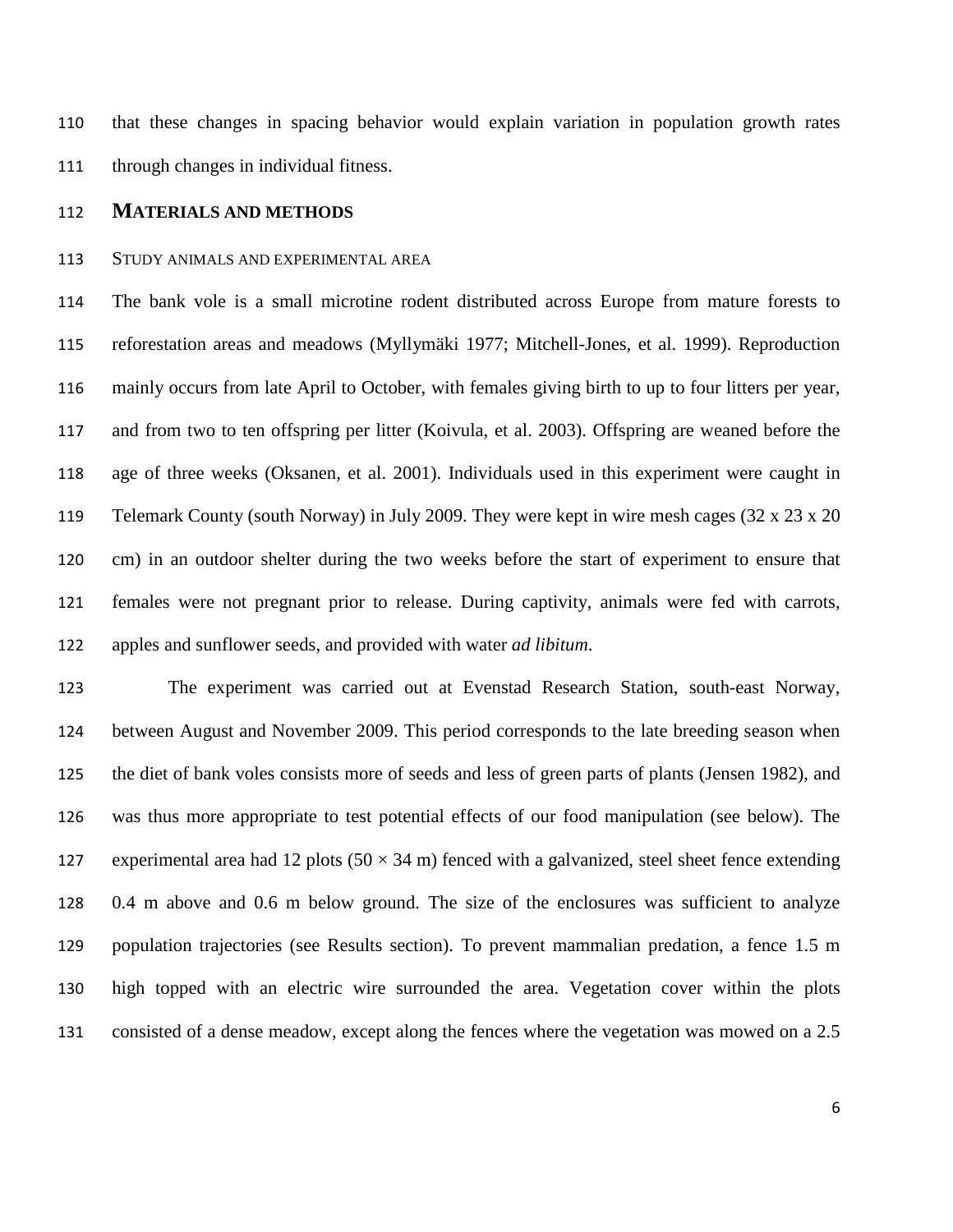m-wide strip prior to the experiment and thereafter every two weeks. All rodents present in the plots were removed before the experiment.

MANIPULATION OF FOOD DISTRIBUTION AND PREDICTABILITY

 We manipulated food distribution and predictability by supplementing enclosures with a mixture of sunflower and oat seeds in equal proportion; the former being a prized food resource for bank voles (Eccard and Ylönen 2001). In the dispersed treatment, food was manually spread out all over the plot (Figure 1a). In the other two treatments, food was placed in a food hopper, providing food on the ground, and covered by a galvanized metal sheet chimney. Food hoppers were located 5 m away from the closest trap. In the clumped and predictable treatment, hereafter named "clumped" treatment, the position of the food was fixed throughout the experiment and located in the center of the plot (Figure 1b). In the clumped and unpredictable treatment, hereafter named "variable" treatment, the position of the food was changed twice a week by randomly placing the food hopper in one of the five pre-set sites (Figure 1c). Those five sites 145 were far enough from each other (ca. 20 m) such that there were on average only  $1.4 \pm 0.2$  (SE) food sites within a female home range. Each of the three food treatments was replicated in four, randomly chosen plots. We initially supplied each plot with 5 kg of seed mixture and then supplied additional food when two thirds of the seeds' stores were depleted. On average, we added 2 kg of seeds every three weeks. The same amount of food was supplied to all plots. In total, approximately 13 kg of seeds were added to each plot throughout the experiment.

RELEASE AND LIVE TRAPPING

 Before release, all individuals were sexed, weighed to the nearest 0.1 g, and individually marked by toe-clipping (two toes) for future identification. Toes were fixed with 98% ethanol in order to run genetic analyses (see below). On August 6, four females and four males were released from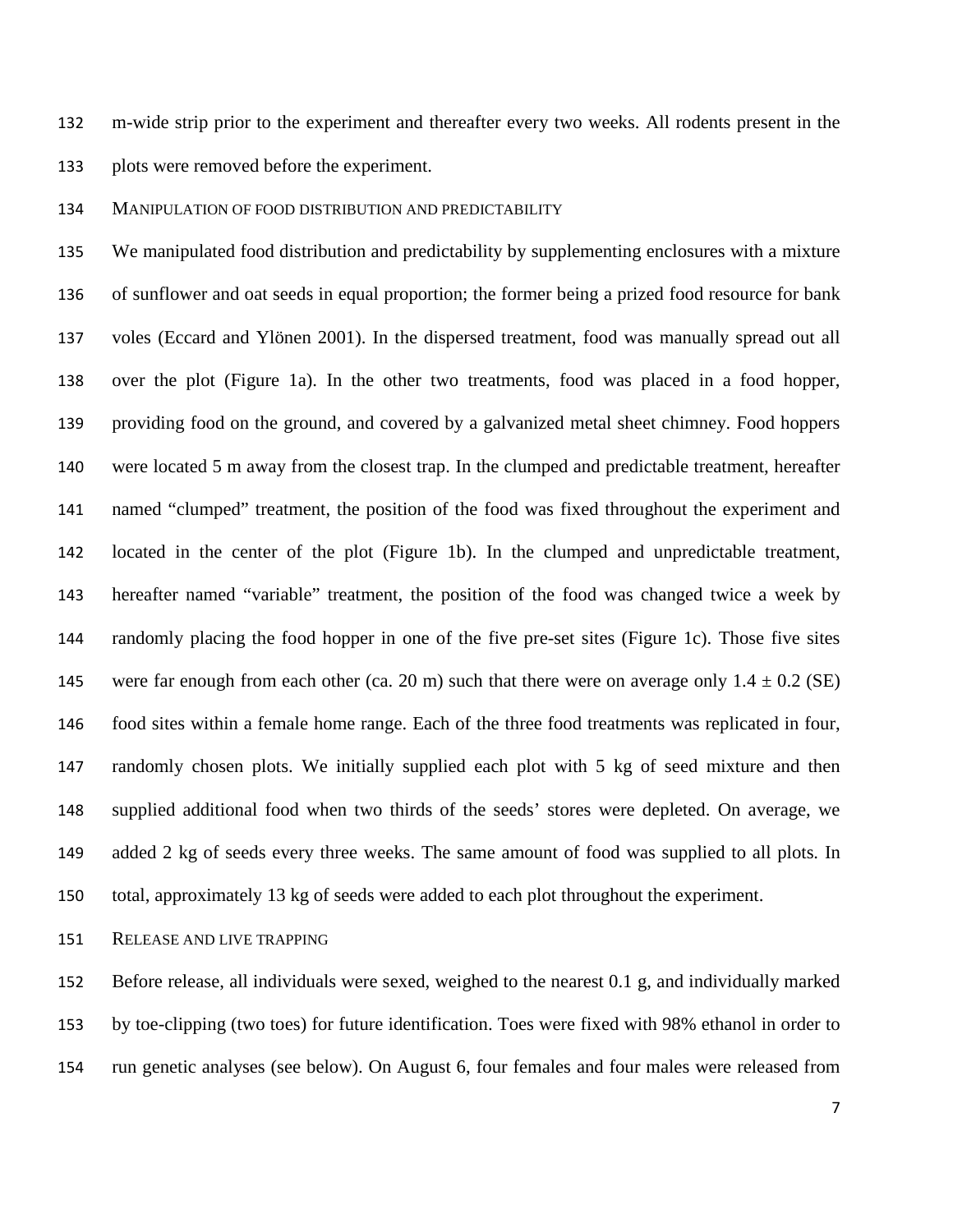their cages in the middle of each plot. All animals were sexually mature and of similar age. Individuals of each sex were randomly allocated to treatments, making sure that the initial body mass was standardized between plots. The initial density (61 animals per ha) matched the early summer density during peak years and was therefore high enough to induce competition for territories (Ylönen, et al. 1988). Animals were left undisturbed for a ten-day period during which they could establish a social system (Koskela, et al. 1997). Thereafter, populations were monitored by live trapping every two weeks until early October and an additional final trapping session was conducted in early November, encompassing then two cohorts of newborns. A grid 163 of  $4 \times 5$  Ugglan special live traps (Grahnab, Marieholm, Sweden) was set in each plot, with a distance of 10 m between traps (Koskela, et al. 1997). Each trapping session consisted of two trap checks per day during four days. Traps were baited with carrots, sunflower and oat seeds, which were removed after each trapping session to avoid food supplementation. For each capture, we recorded identity, sex, body mass, trap location and reproductive status for females (pregnant or lactating). Field-born offspring were individually marked by toe-clipping when first captured (most often at weaning age), and their toes were also fixed with 98% ethanol.

#### PARENTAGE ASSESSMENT

 To assess maternity and paternity, all adults and field-born offspring were genotyped at nine polymorphic microsatellite loci: MSCg-4, MSCg-7, MSCg-9 (Gockel, et al. 1997; Gerlach and Musolf 2000) and Cg13B8, Cg16A3, Cg1F11, Cg2A4, Cg3A8, Cg5E8 (Rikalainen, et al. 2008). Genomic DNA was extracted from toe tissue with the proteinase K / NaCl method, and purified with a QIAquick 96 PCR Purification Kit (QIAGEN, USA). Microsatellites were amplified with a Taq DNA Polymerase 5U/µl (MP Biomedicals Europe, France) in three multiplexes using a GeneAmp PCR System 9700 thermocycler (Applied Biosystems, California, USA). Samples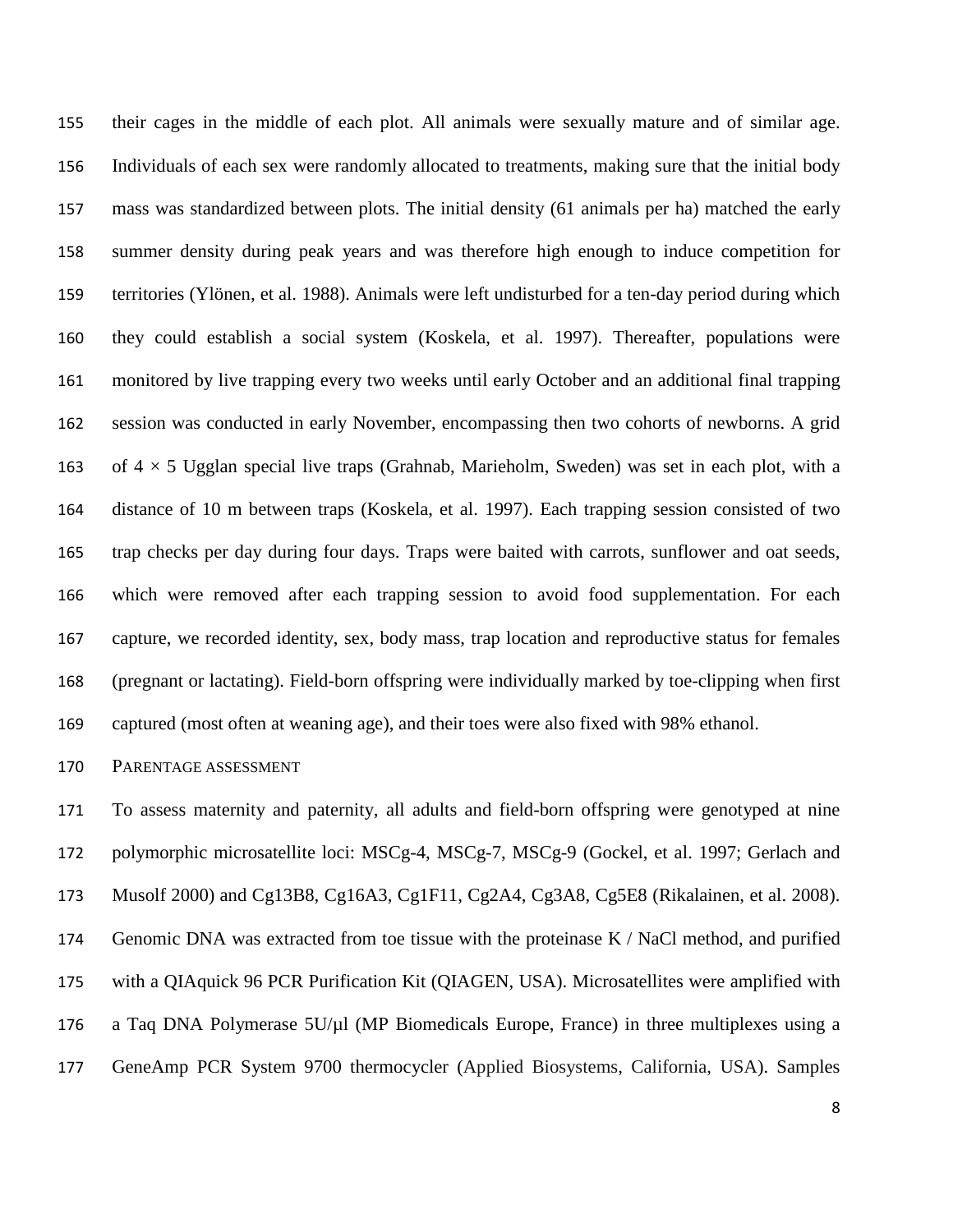were then run on an ABI 310 automated sequencer (Applied Biosystems). Allelic size was determined using GENESCAN software v. 3.7 by reference to the GENESCAN ROX 400HD size standard. We used the software Cervus 3.0.3 (www.fieldgenetics.com; Kalinowski, et al. 2007) to assign parentage at 99% confidence.

DATA ANALYSES

 We analyzed the effects of food treatments on space use, body mass, survival and reproduction of adult females and males, as well as on population sizes, using statistical procedures available in R 2.8.0 (http://cran.r-project.org/). Our general models included the fixed effect of the food treatment and a random effect identifying the populations. We tested main effects with an ANOVA procedure and selected the most parsimonious model by a backward elimination of 188 non-significant terms. Results are given as mean  $\pm$  SE unless otherwise stated. We chose to split the trapping data into two periods when analyzing spacing behavior, body mass, and reproduction: (1) the first three trapping sessions, which corresponded to the establishment 191 period and the production and weaning of a first litter ( $N_f$  = 40 released females and  $N_m$  = 35 released males that survived after release), and (2) the last three trapping sessions, which corresponded to the appearance of the weaned first cohort and the production and weaning of a 194 second litter ( $N_f$  = 40 females = 36 released females + 4 weaned offspring observed pregnant;  $N_m$  = 23 released males). We included in our models a factor "period" to account for changes between these two periods, as well as a random effect "individual identity" to account for multiple observations of individuals.

 We inferred spacing behavior in females and males from trapping locations (trapability 199 did not differ between food treatments; Anova:  $F_{2,86} = 0.09$ ,  $P = 0.941$ ). Trapping locations provide only crude estimations of space use relative to more sophisticated methods, such as radio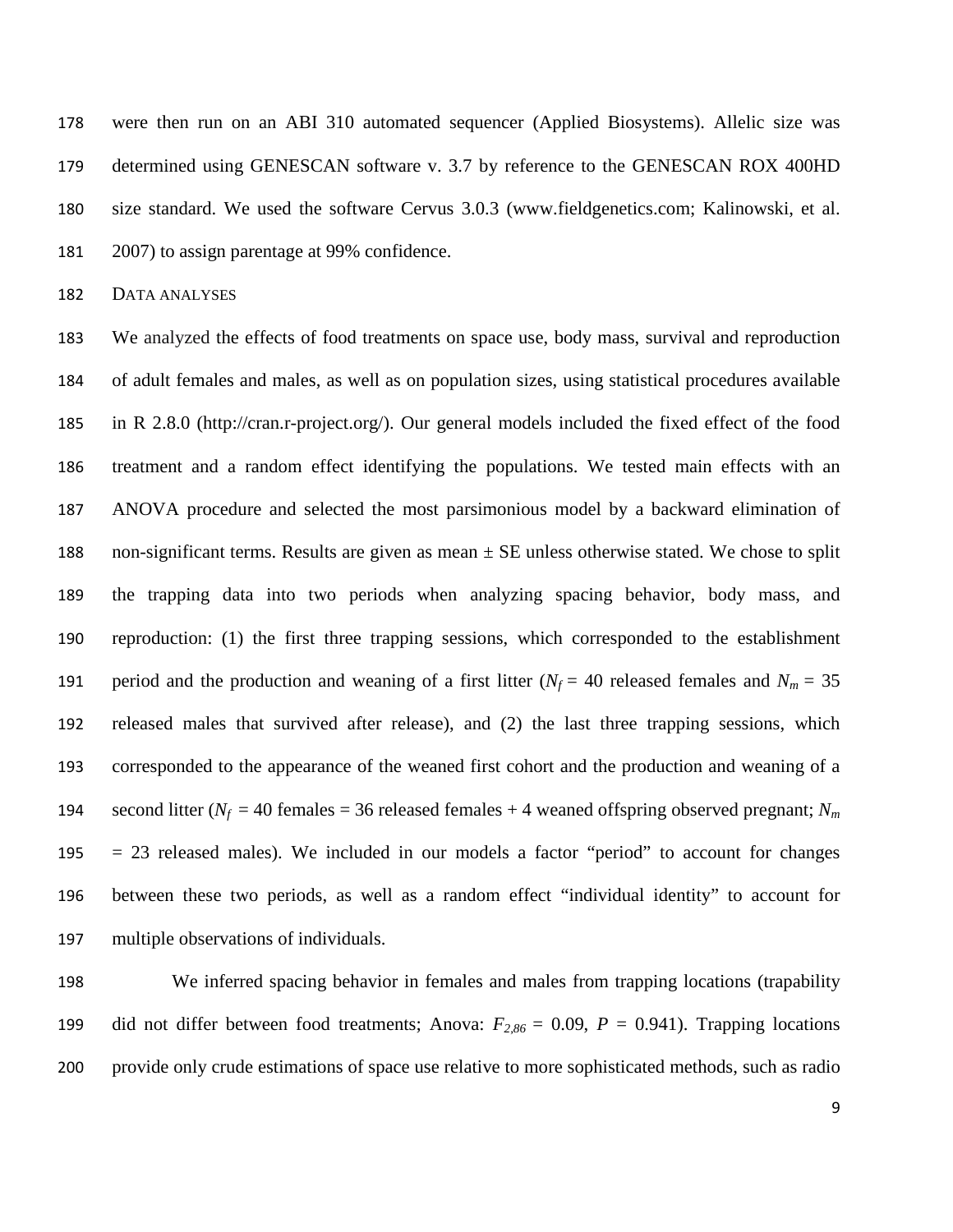tracking. However, the aim of our study was to quantify effects of food treatments on indexes of home range size and overlap, and we did not need to analyze absolute values of space use variables. So we believe that using trapping locations was sufficient to test our question. For each individual, we calculated the mean squared distance from the center of activity to obtain an index of home range sizes, less biased with regard to sample size than those estimated from the Minimum Convex Polygon method (Slade and Russell 1998). We used at least three locations per individual per period for calculations. These distances differed greatly between sexes (males:  $294 \pm 42$  m<sup>2</sup>; females:  $92 \pm 9$  m<sup>2</sup>; Wilcoxon test:  $W = 390$ ,  $P < 0.001$ ). Furthermore, for each time period, we described social interactions within each sex by calculating (i) the proportion of traps shared with same-sex conspecifics (i.e., the number of shared traps divided by the total number of traps used), which we considered as an index of home range overlap, (ii) the number of overlapping same-sex individuals, i.e., the number of same-sex conspecifics that used the same traps, and (iii) the distance to the nearest same-sex neighbor, calculated as the distance between activity centers of same-sex conspecifics (Clark and Evans 1954). We ran a Principal Component Analysis (PCA) with these four space use variables to obtain two uncorrelated variables, for females and for males. The first two principal components (PC1 and PC2, respectively) accounted for 80.7 % and for 74.3 % of the total variance for females and males, respectively. In both sexes, PC1 was positively correlated to the proportion of traps shared with same-sex individuals and the number of overlapping same-sex individuals, and negatively correlated to the distance to the nearest same-sex neighbor (Table 1). PC1 therefore described a "territorial-social" axis, with high scores representing spatial aggregation and overlapping ranges, and low scores representing territoriality. PC2 was positively correlated to the mean squared distance from the center of activity in both sexes, and to the distance to the nearest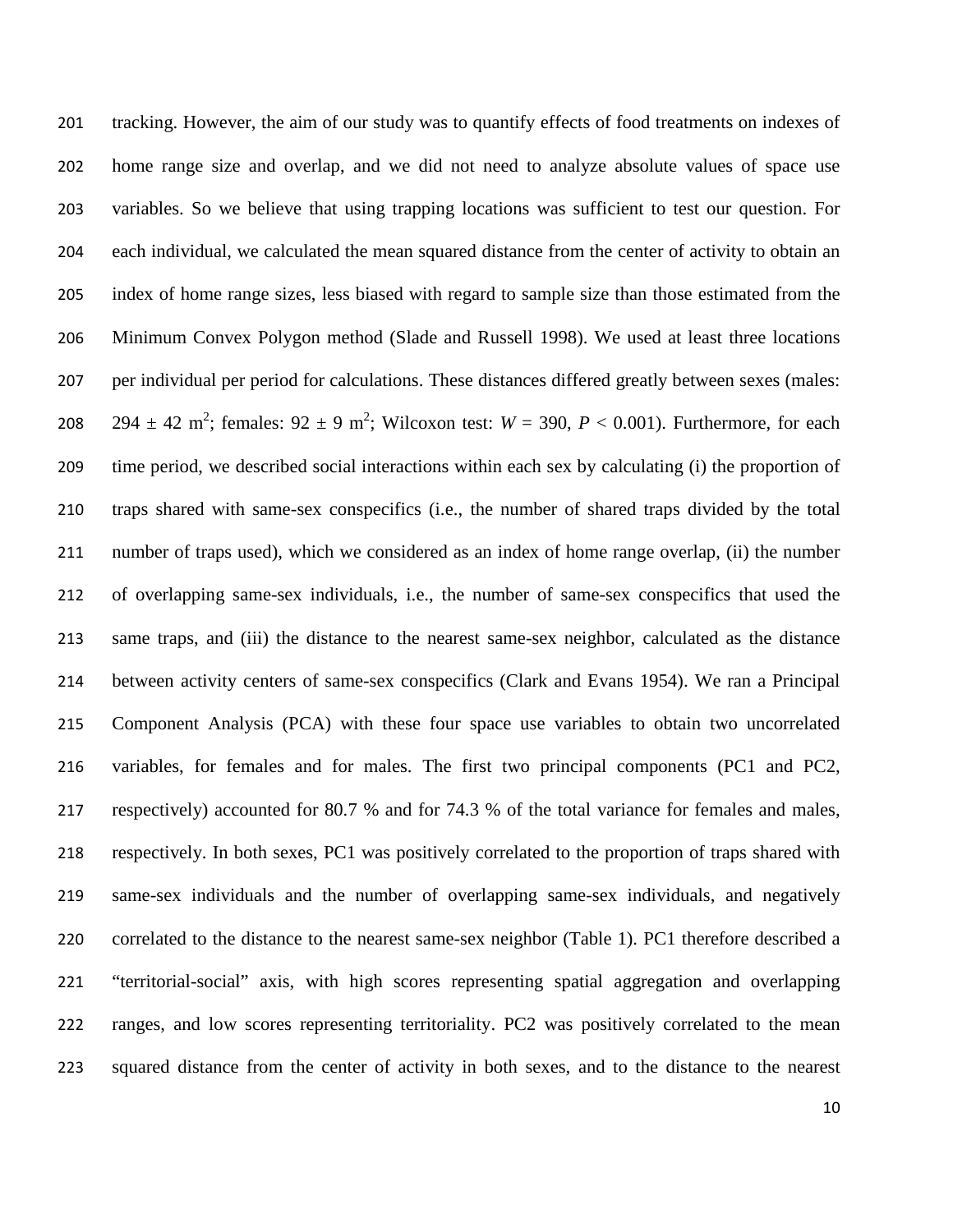neighbor for males (Table 1). PC2 therefore described home range size. We tested the effects of food treatment on PC1 and PC2 separately with a linear mixed model (LMM). For each sex, we included a linear effect of the density of same-sex individuals and of individual body mass, and the interaction between the latter variable and food treatment.

 We further analyzed the effect of food treatment, sex and their interaction on body mass and survival. Mean adult body mass per period was analyzed with a LMM; for females, we 230 censored mass data during pregnancy. Mortality rates of released females and males  $(n = 96)$  were analyzed with a binomial generalized linear mixed model (GLMM) including the trapping sessions as a covariate. For female reproduction, we analyzed (i) the probability that a female 233 successfully produced at least one weaned offspring per period with a binomial GLMM ( $N = 71$ ; we removed from the analyses the females that prematurely died so that observation of pregnancy was not possible), and (ii) the number of weaned offspring per period, calculated 236 among the successful breeding females  $(N = 58)$  with a Poisson GLMM. For these two analyses, we included effects of female body mass and its interaction with food treatment, and a linear effect of adult female density. We also checked whether the food treatment experienced by the mother influenced offspring body mass at weaning (*n* = 181; not all offspring have been caught at weaning age) and offspring survival after weaning, using recapture data (*n* = 225). We used a LMM and a binomial GLMM respectively, including offspring sex as a covariate and the mother identity as a random factor for both analyses, and the offspring identity for the latter analysis.

 We also checked food treatment effects (i) on the variance in male mating success (number of genetic mates) and in male reproductive success (number of weaned offspring) within populations by calculating the opportunity of sexual selection and the opportunity of selection, respectively, and (ii) on sexual selection on body mass by estimating standardized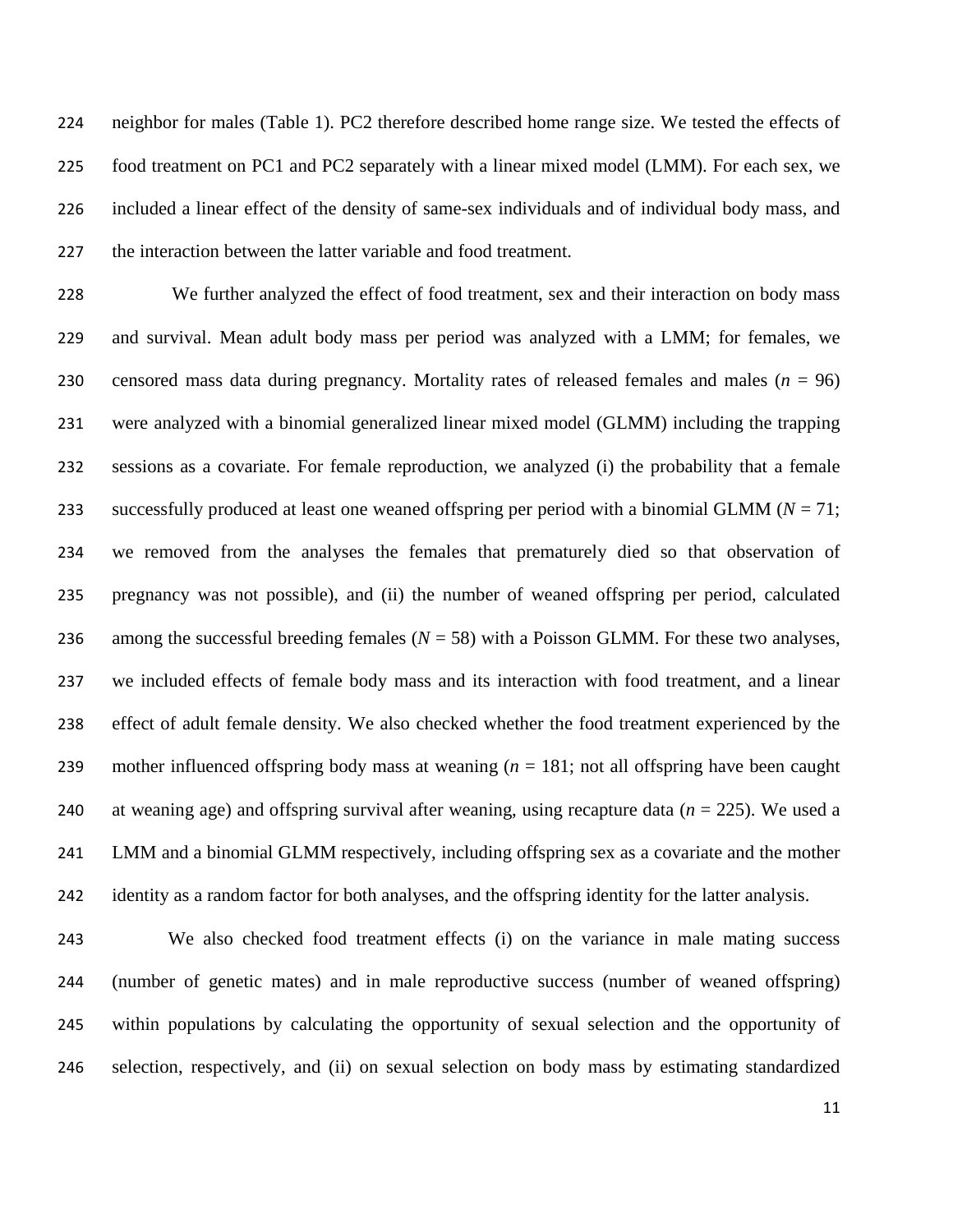directional selection gradients (see Klemme, et al. 2007 for calculations and references). We chose male body mass since it could be correlated with dominance status (Horne and Ylonen 1998) and male mating and reproductive success (Klemme, et al. 2007). For these analyses, we used LMMs including as a covariate the operational sex ratio of populations (OSR), defined as the ratio of sexually active males to fertilizable females. We further analyzed whether the proportion of females mating with one male (monoandry) versus females mating with several males (polyandry) differed between food treatments with a binomial GLMM, including female 254 body mass and OSR as covariates. Average values  $(\pm \text{ SE})$  for individual variables related to spacing behavior, body mass and reproduction are provided in Table A1 in Supplementary material.

 Finally, we tested whether food treatment had an impact on population growth through time (number of days after release). We analyzed population sizes, estimated as the minimum number of animals known to be alive (MNA), after the trapping session 3 (i.e. 21 days after release) with a LMM.

#### **RESULTS**

#### SPACING BEHAVIOR

 Regarding females, scores on the PC1 ("territorial-social") axis differed between treatments: females from the clumped treatment were more aggregated and had more overlapping ranges than females from the two other treatments (Figure 2a, Table 2). Scores on the PC1 axis also increased with adult female density, indicating stronger overlap with increasing number of females, but those were not affected by female body mass, time period and second-order interactions (Table 2). Scores on the PC2 axis ("home range size") were not affected by the food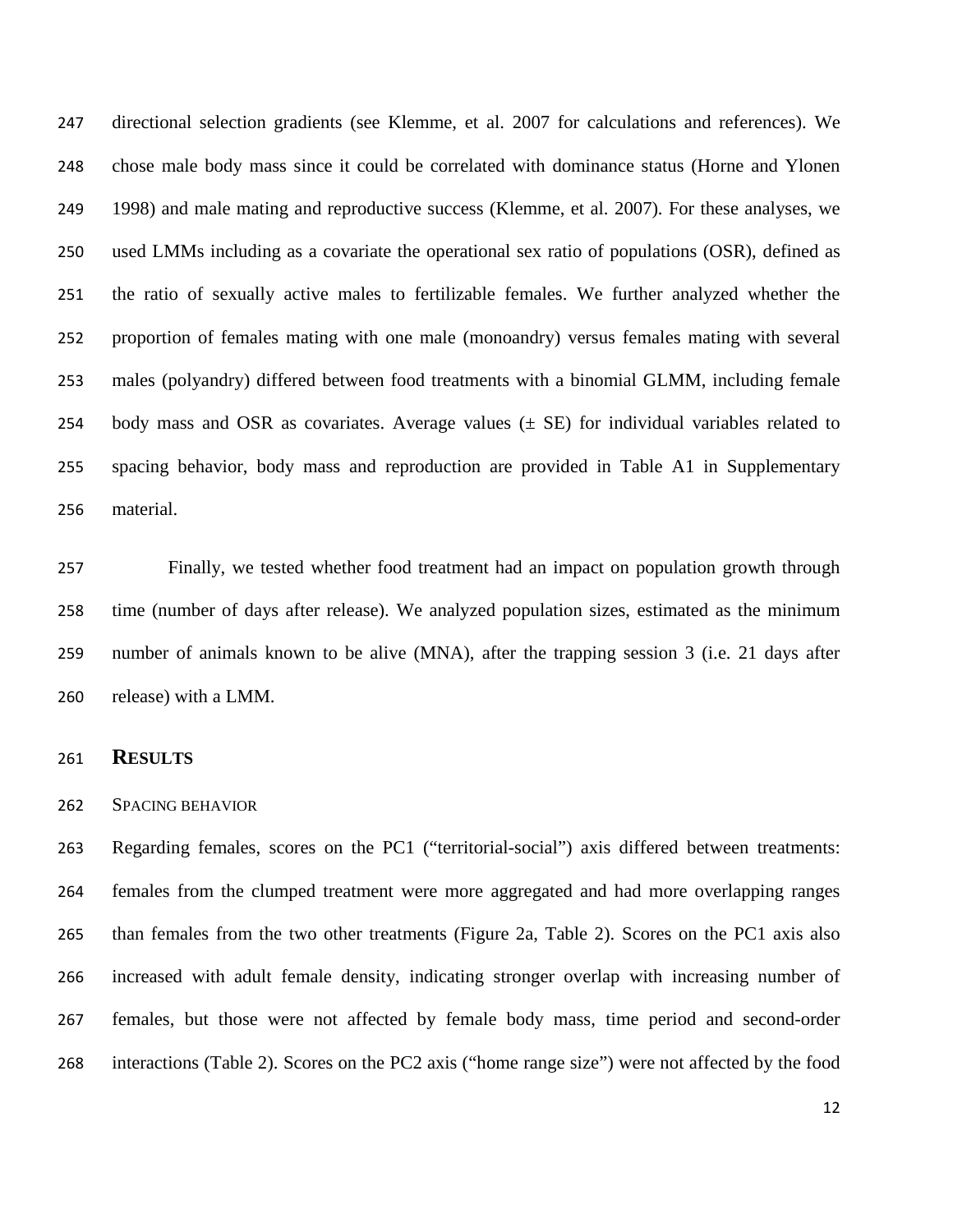269 treatment (Figure 2a) or by any of the other variables (Table 2). For males, scores on the PC1 270 axis only tended to differ between treatments (Likelihood Ratio tests:  $LR = 4.82$ ,  $df = 2$ ,  $P =$ 271 0.090), and increased with adult male density  $(LR = 13.8, df = 1, P = 0.0002)$ . Individuals from 272 the clumped treatment tended to have more overlapping ranges (Figure 2b). The other variables 273 did not significantly affect PC1 scores (all  $P > 0.136$ ). Scores on the PC2 axis decreased with 274 adult male density  $(LR = 10.9, df = 1, P = 0.001)$ , but neither the food treatment (Figure 2b) nor 275 the other variables had a significant effect (all  $P > 0.124$ ).

276 BODY MASS, SURVIVAL

277 We found no significant effect of food treatments  $(LR = 0.29, df = 2, P = 0.865)$ , sex  $(LR = 0.25,$ 278 *df* = 1, *P* = 0.617), time period (*LR* = 0.08, *df* = 1, *P* = 0.774) and their second-order interactions 279 (all  $P > 0.227$ ) on adult body mass. The mortality rate of released adults tended to be higher for 280 males than for females (contrast males  $= 0.74 \pm 0.38$ ,  $Z = 1.92$ ,  $P = 0.054$ ), but was not affected 281 by food treatments (treatment:  $LR = 1.54$ ,  $df = 2$ ,  $P = 0.464$ ; treatment  $\times$  sex:  $LR = 0.23$ ,  $df = 2$ ,  $P = 0.464$ ;  $282 = 0.893$ .

283 REPRODUCTION

 For females, the probability of successfully producing at least one weaned offspring was higher in the clumped treatment than in the variable and dispersed treatments (Table 3; treatment effect: *LR* = 5.81,  $df = 2$ ,  $P = 0.055$ ). This probability was not significantly correlated with female body mass or the time period (Table 3), but tended to decrease with increasing adult female density 288 (*LR* = 3.28,  $df = 1$ ,  $P = 0.070$ ). In addition, among successful females ( $N = 58$ ), there was a significant interaction of the food treatment and time period on the number of weaned offspring 290 per female  $(LR = 8.19, df = 2, P = 0.017)$ . For the dispersed treatment, the number of weaned 291 offspring dropped during the second part of the experiment from an average of  $4.7 \pm 0.5$  weaned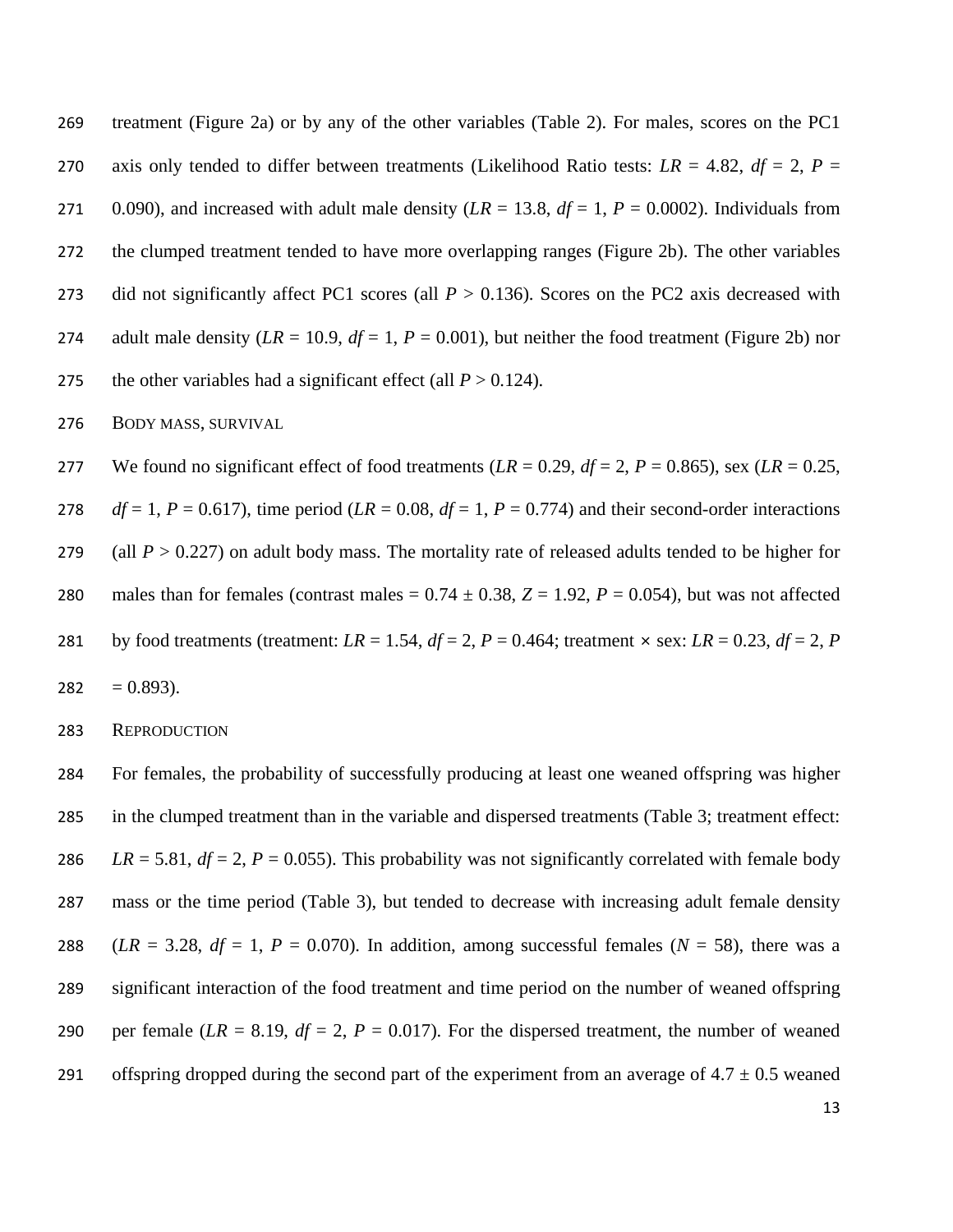292 offspring per female to  $2.9 \pm 0.4$ . In clumped and variable plots, the number of weaned offspring 293 per female increased through time (clumped treatment: from  $3.6 \pm 0.5$  to  $4.8 \pm 0.6$ ; variable 294 treatment: from  $3.0 \pm 0.3$  to  $4.9 \pm 0.4$ ). The number of weaned offspring per female was not 295 affected by adult female density  $(LR = 0.33, df = 1, P = 0.563)$ , or female body mass  $(LR = 1.47,$ 296 *df* = 1, *P* = 0.226). Regarding indexes of offspring quality, offspring body mass at weaning was 297 not affected by the food treatment (treatment:  $LR = 2.56$ ,  $df = 2$ ,  $P = 0.277$ ; treatment  $\times$  sex: *LR* 298 = 0.92,  $df = 2$ ,  $P = 0.632$ ) and sex (*LR* = 0.05,  $df = 1$ ,  $P = 0.830$ ). Similar results were obtained 299 for the survival of weaned offspring (treatment:  $LR = 1.58$ ,  $df = 2$ ,  $P = 0.453$ ; sex:  $LR = 0.09$ ,  $df = 2$ 300 = 1,  $P = 0.765$ ; treatment  $\times$  sex:  $LR = 0.04$ ,  $df = 2$ ,  $P = 0.979$ ).

14 301 For males, the opportunity of sexual selection (variance in standardized mating success) 302 was positively correlated with the OSR (estimate =  $1.41 \pm 0.69$ ,  $t_8 = 2.37$ ,  $P = 0.045$ ), but it was 303 not affected by food treatments or time period (treatment:  $LR = 1.71$ ,  $df = 2$ ,  $P = 0.426$ ; period: 304 *LR* = 2.69, *df* = 1, *P* = 0.101; treatment x period: *LR* = 1.10, *df* = 2, *P* = 0.576). Similar results 305 were found for the opportunity of selection (variance in standardized reproductive success; OSR: 306 estimate =  $1.71 \pm 0.59$ ,  $t_8 = 2.89$ ,  $P = 0.020$ ; others variables:  $P > 0.080$ ). The directional 307 selection gradient on body mass for mating success was positive (mean  $\pm$  SE = 0.40 + 0.19), 308 implying that heavier males mated and fertilized more females than lighter males. This gradient 309 tended to decrease during the second half of the experiment (contrast =  $-0.49 \pm 0.21$ ,  $t_8 = -2.28$ , *P* 310 = 0.052), but was not influenced by food treatment (treatment:  $LR = 3.24$ ,  $df = 2$ ,  $P = 0.197$ ; 311 treatment x period: *LR* = 3.78, *df* = 2, *P* = 0.151) or by OSR (*LR* = 0.03, *df* = 1, *P* = 0.861). 312 Similar results were obtained when selection gradient was calculated for reproductive success 313 (mean  $\pm$  SE = 0.40 + 0.21; time period: contrast "period 2" = -0.50  $\pm$  0.22,  $t_8$  = -2.28, *P* = 0.052; 314 other variables:  $P > 0.171$ ). Finally, the proportion of females mating with one male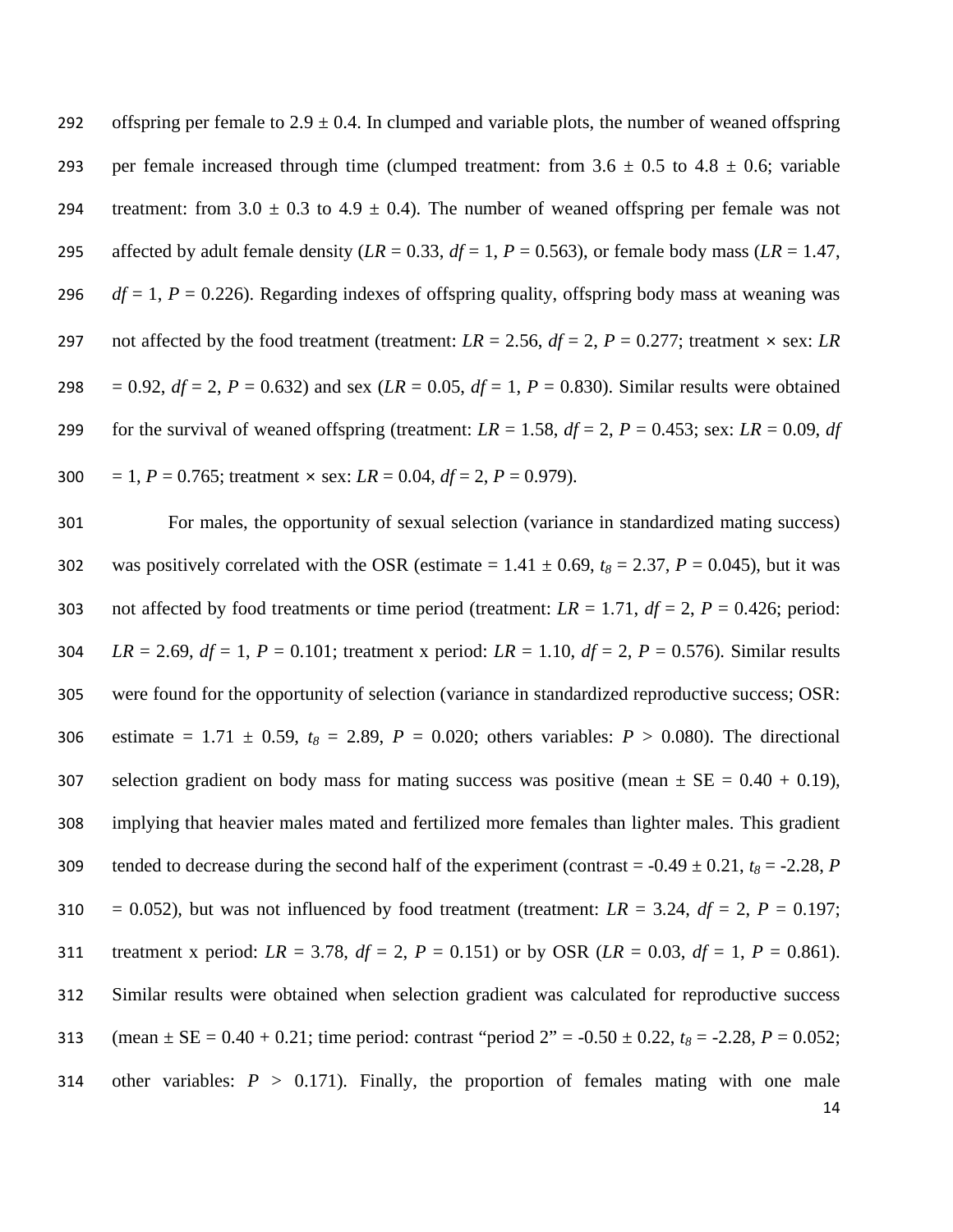(monoandry) to females mating with several males (polyandry) did not differ between food 316 treatments (treatment:  $LR = 0.07$ ,  $df = 2$ ,  $P = 0.964$ ; treatment  $\times$  period:  $LR = 1.90$ ,  $df = 2$ ,  $P =$ 317 0.386), and was not affected by time period ( $LR = 1.17$ ,  $df = 1$ ,  $P = 0.279$ ), OSR ( $LR = 1.16$ ,  $df = 1.16$ 318 1,  $P = 0.281$  or female body mass ( $LR = 1.63$ ,  $df = 1$ ,  $P = 0.202$ ).

POPULATION GROWTH

 The increase in population size through time was higher in clumped plots than in variable plots 321 (Figure 3; contrast =  $-0.09 \pm 0.04$ ,  $t_{45} = -2.06$ ,  $P = 0.045$ ). The population growth in dispersed plots was intermediate between, and not significantly different of, the growth of the two other 323 treatments (contrast clumped =  $0.05 \pm 0.04$ ,  $t_{45} = 1.12$ ,  $P = 0.267$ ; contrast variable =  $-0.04 \pm 0.04$ 324 0.04,  $t_{45} = -0.94$ ,  $P = 0.354$ ).

#### **DISCUSSION**

 Our experiment demonstrates that the territorial behavior usually observed in female bank voles is a flexible strategy, confirming the key influence of food distribution and predictability on spacing systems in small mammals (Ostfeld 1990; Lott 1991). We further found that changes in female spacing behavior likely affected female reproductive success and population growth. Females from the clumped and predictable food treatment overlapped more and had a higher breeding success (with regard to the probability of producing weaned offspring) in comparison with females from the other two treatments, where populations had a lower growth rate during the late summer. Food treatments had no detectable effects on female and offspring body mass, while we would have expected females from the dispersed and variable plots to have access to lower quantities of food given the similarities in home range size between treatments. If we assume a straightforward relationship between food acquisition and body mass, these results suggest that acquisition of food resources was similar between treatments, and that the observed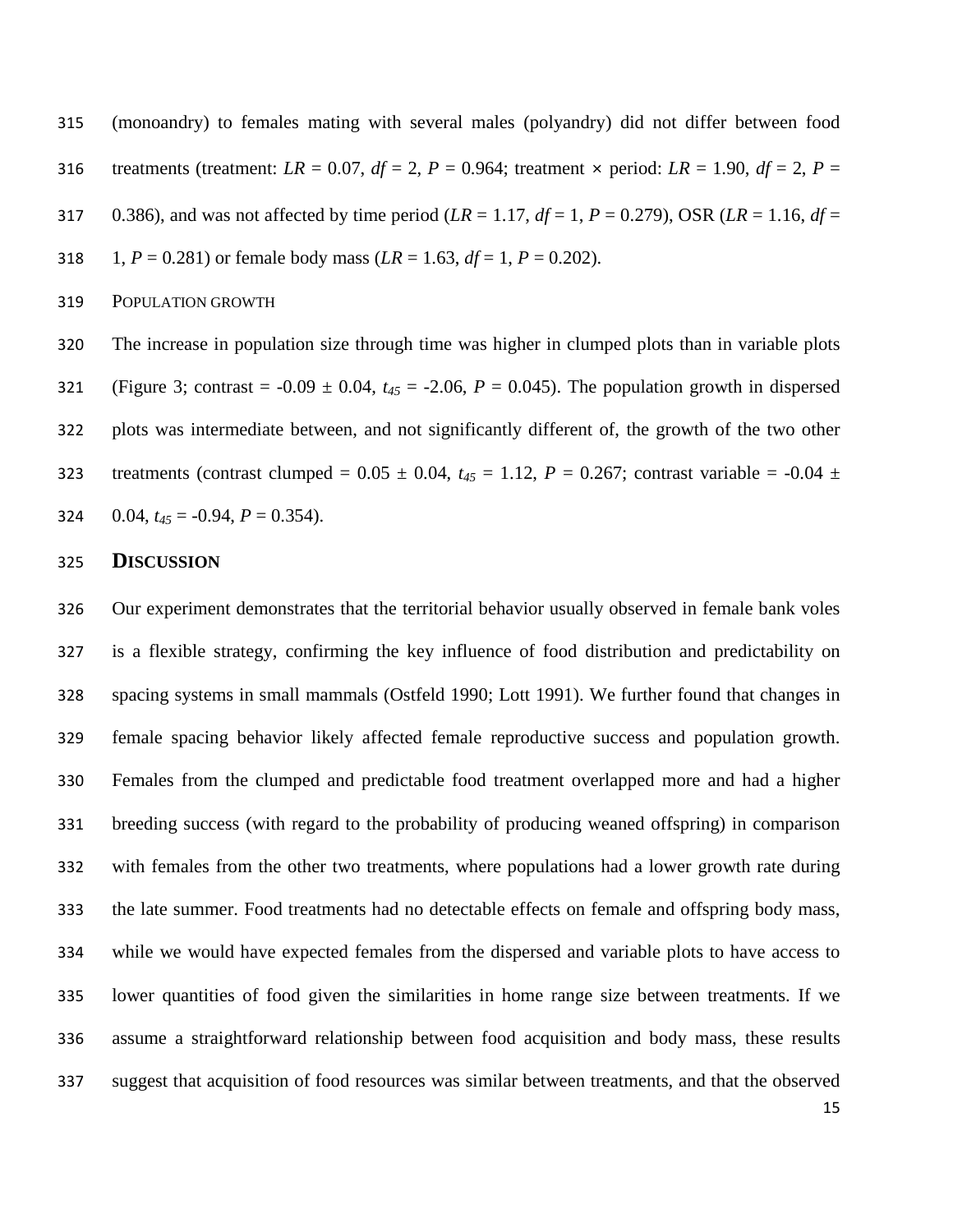differences in fitness and demography between treatments were most likely caused by some indirect effects of social interactions between females rather than by direct effects of the energy provided by food. Finally, we observed no significant effect of food distribution and predictability on mating systems, which runs against some theoretical predictions from sexual selection theory and the results of previous studies (Emlen and Oring 1977; Davies and Lundberg 1984; Ostfeld 1990; Streatfeild, et al. 2011). Davies and Hartley (1996) argued that mating systems are affected by individual conflicts of interest, and could be more strongly influenced by the number of competitors and mates than by food distribution. The observed influence of the OSR on the variance in male mating and reproductive success confirms this idea (see Klemme, et al. 2007 for similar results).

HOME RANGE SIZE

 The descriptor of home range size (PC2) was not affected by the treatment in neither sex (see Ylönen and Viitala 1991 for similar results). These results are not consistent with the predictions of the resource dispersion hypothesis, which states that home range size increases with increasing food dispersion in order to meet individuals' metabolic needs (Macdonald 1983; empirical studies: Kruuk and Parish 1982; Eide, et al. 2004; Verdolin 2009). In addition, home range size should increase with decreasing spatial predictability of food (Wauters and Dhondt 1992; Eide, et al. 2004). It might be that the presence of fences and the high densities of adult females and males in our study constrained their home range. Indeed, male density had negative effects on male home range size, which is consistent with previous results on rodents (Erlinge, et al. 1990; Priotto, et al. 2002). Another possibility is that our estimates from trapping data lumped in two periods may be too coarse to detect minor effects of food treatments on home range size. We should therefore be cautious about the interpretation of these results.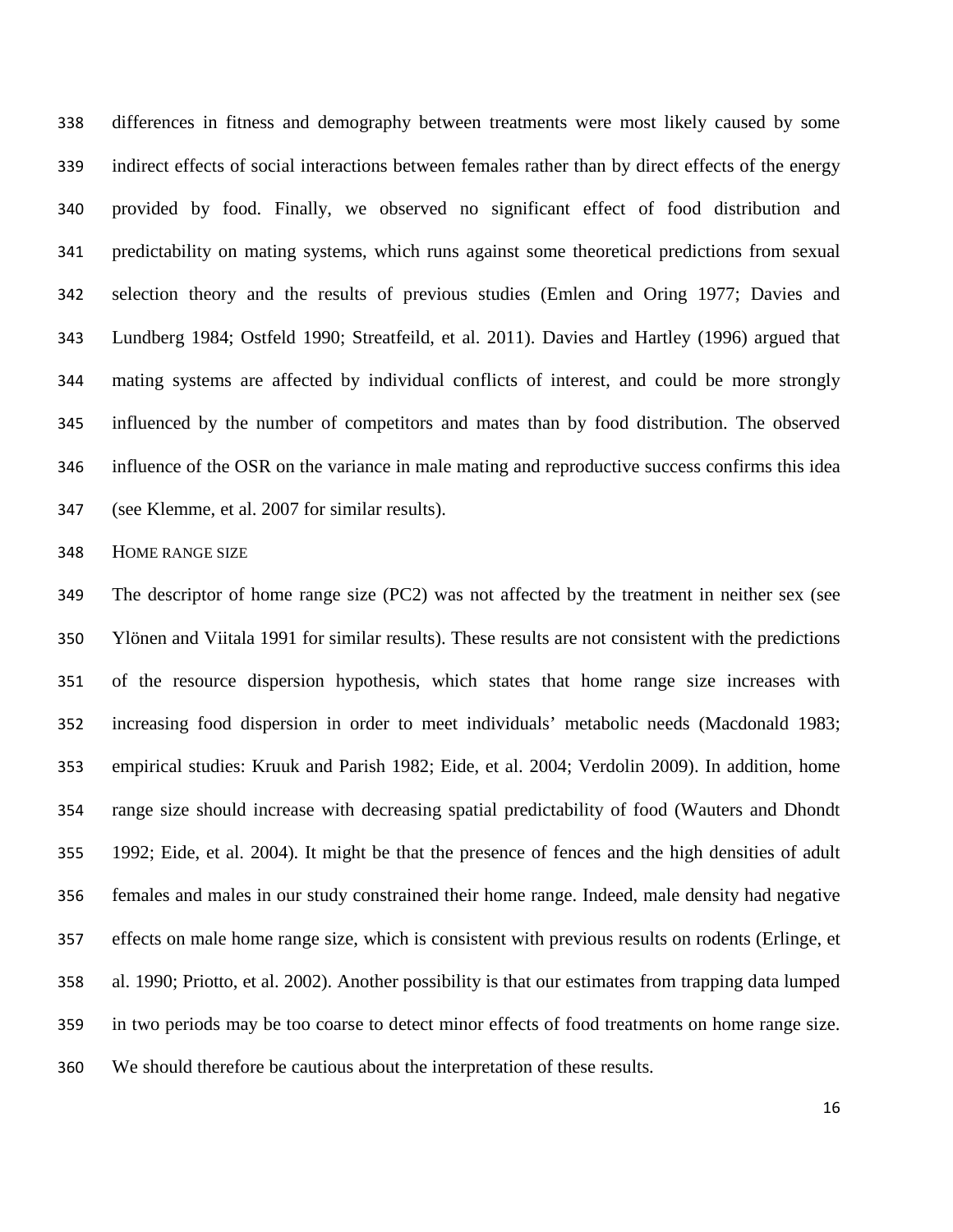SOCIAL SYSTEM

 In accordance with our predictions and with previous studies (Rogers 1987; Ylönen and Viitala 1991; Verdolin 2009), females were aggregated and less territorial when the food was clumped and predictable, whereas females were more spaced out and reduced their overlap when the food was dispersed. Food distribution is therefore an important determinant of the female spacing behavior in bank voles. However, these results do not imply that female territoriality evolves solely to defend food. Indeed, breeding female bank voles may overlap in their foraging areas (Bujalska 1991), but still secure an exclusive area around the nest site to protect pups against infanticidal individuals (Bujalska 1991; Wolff 1993; Koskela, et al. 1997). Regarding the variable food treatment, our results were not consistent with our predictions since females were just as territorial in this treatment as in the dispersed food treatment. The occurrence of a territorial behavior in an unpredictable environment may be explained by a food hoarding strategy (Maher and Lott 2000), as bank voles can store seeds in caches and in their nest (Pulliainen and Keränen 1979; Hansson 1986; Mappes 1998). In an unpredictable environment, hoarding behavior reduces the costs of foraging and provides continuous food source, and territoriality might be a strategy to secure food caches (Vander Wall 1990). If this interpretation is confirmed, our results suggest that spatio-temporal predictability of food can initiate food hoarding behavior in bank voles.

 We found similar spacing patterns for males than for females, with higher overlaps between home ranges in the clumped treatment than in the dispersed and variable treatments. Yet, differences in male spacing systems among food treatments were weaker than in females. It is likely that male spacing behavior was more influenced by the distribution of females than by distribution of food *per se* (Ims 1988; Ostfeld 1990). However, additional experiments are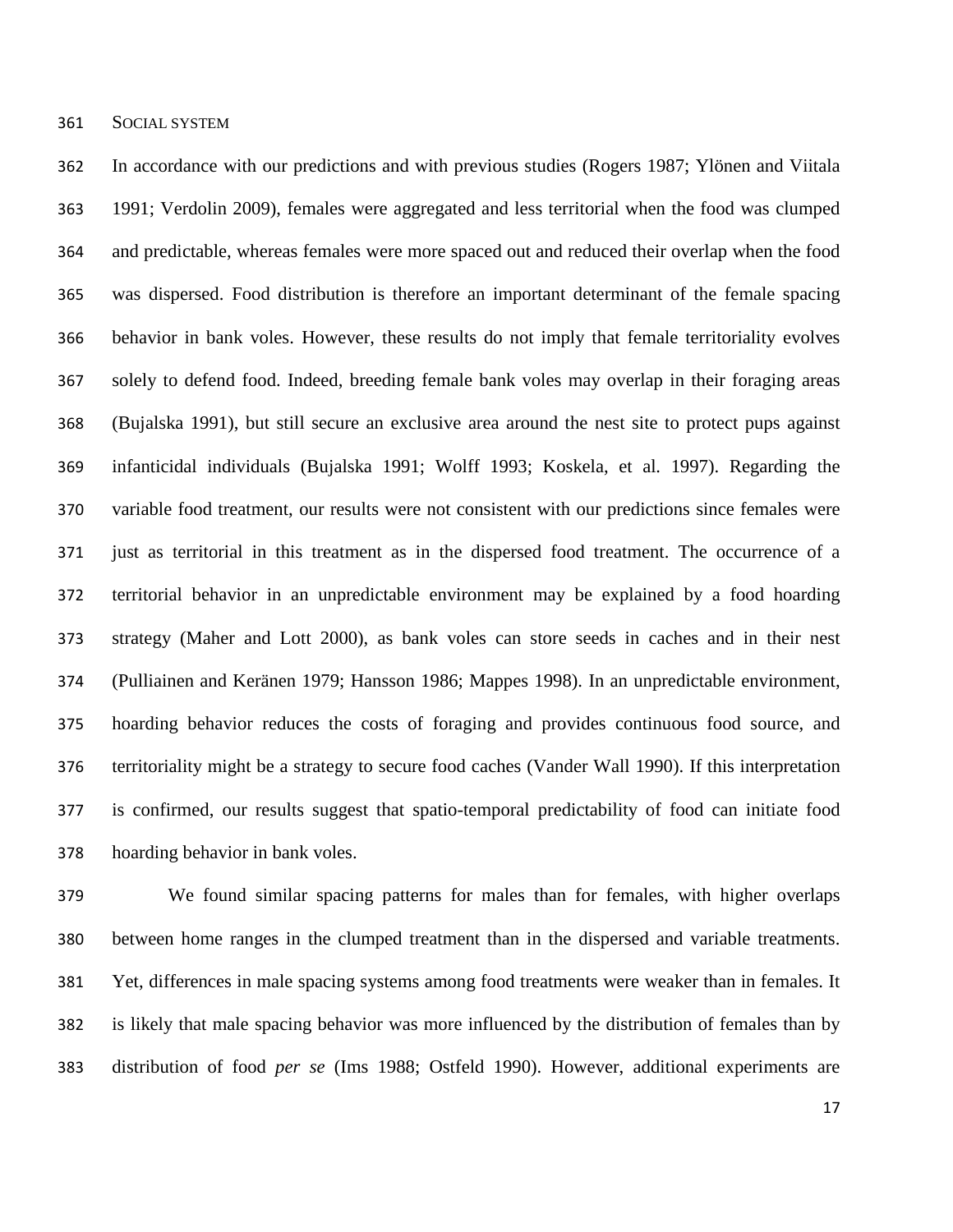needed to disentangle the direct effects of food distribution on male social systems and the indirect ones via changes in female distribution.

#### INDIVIDUAL FITNESS TRAITS

 Food distribution and predictability had no detectable effects on individual body mass and mortality, contrary to what was observed by Stueck & Barrett (1978) with house mice. Previous studies also showed that spatial clumping of resources can lead to differential allocation of resources among individuals (e.g. Monaghan and Metcalfe 1985; Murray, et al. 2006) and can increase agonistic interactions when resources can be monopolized by a few individuals at a time (e.g. Boccia, et al. 1988; Scott and Lockard 2006). However, monopolization of food resources is less likely to occur with our experimental design and our study species. Indeed, Lopucki (Lopucki 2007) observed that individual visits of bank voles at feeding stations were short (less than one minute in most cases) and resulted in few direct social interactions, consisting mainly of avoidance. Previous behavioral studies in other microtine species even found that clumped food can increase familiarity and reduce aggressive interactions among females using regularly the same feeding station (Ims 1987; Ferkin 1988).

 In addition, we did not observe a higher variance in mating and reproductive success among males as a consequence of a stronger competition for access to females in the clumped treatment than in the other two treatments. The potential for monopolization of several mates and polygyny was likely weak in our experiment since female voles bred synchronously (see also Emlen and Oring 1977; Poikonen, et al. 2008). The slight benefit for males of being heavier, in terms of mating and reproductive success, might not be then explained by their ability to efficiently guard their mates, but rather by their ability to impregnate more females. Indeed, as male body mass and testes size are correlated in bank voles (Ylönen, et al. 2004; Lemaître, et al.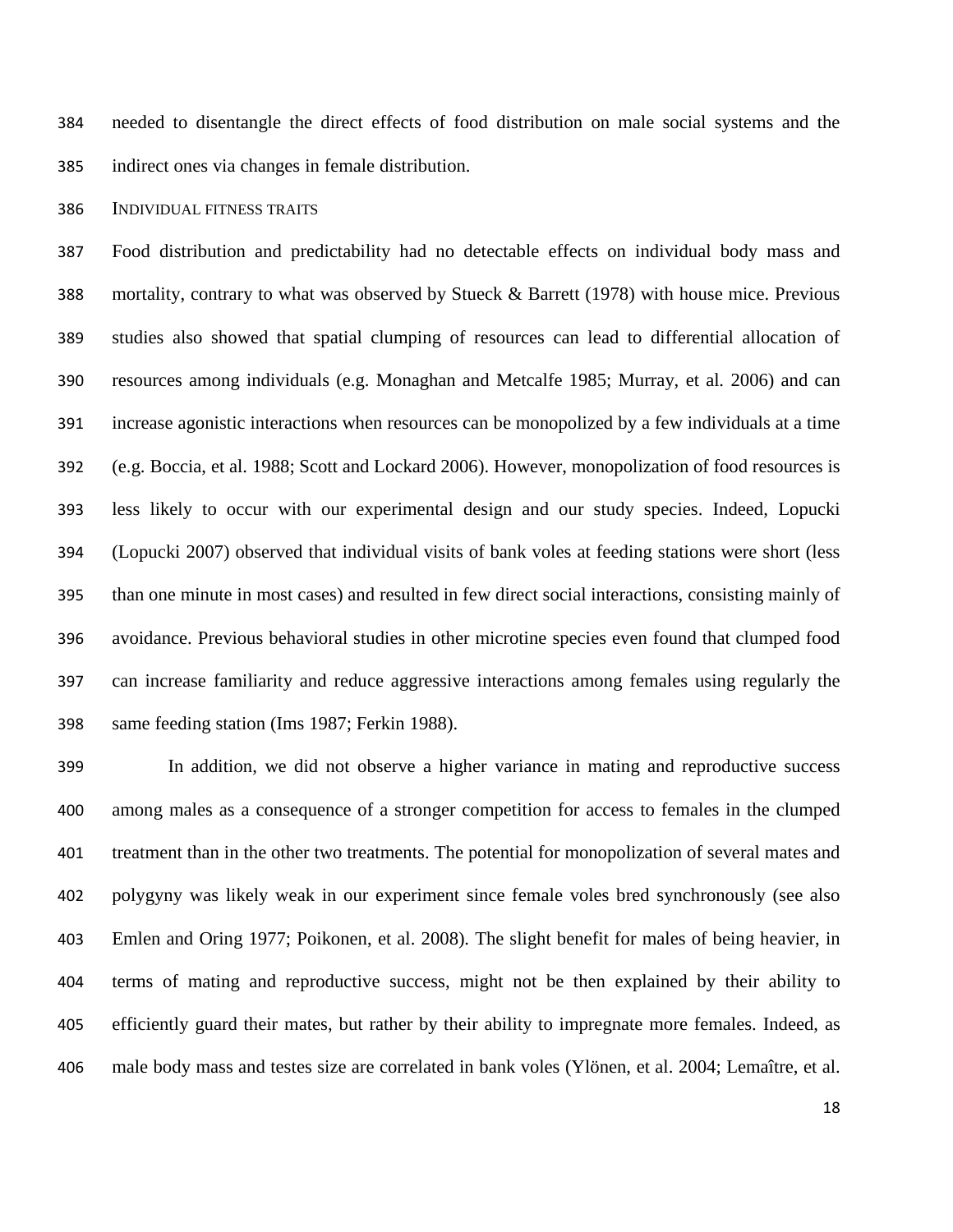2012) and as the operational sex ratio was intermediate or female-biased in most populations studied here, it could have been easier for larger males to produce sperm at sufficient quantity or rates to successfully fertilize several females as suggested by Klemme, et al. (2007).

 Differences in female reproductive success between food treatments were not caused by differences in the quantity or the quality of offspring, for which our proxies were body mass at weaning and survival. We cannot exclude that other indexes of quality, such as offspring's reproduction, differed between the treatments (Klemme, et al. 2008; Stockley and Bro-Jørgensen 2011). Instead, we observed that variation in female reproductive success between food treatments was due to the probability of successfully producing weaned offspring. All but two females that failed to produce weaned offspring were observed at the latest stage of pregnancy or of lactation. Hence, they lost their litter after birth, which indicates the occurrence of infanticides and/or a mortality of low condition pups. However, we favor the former hypothesis, as infanticides are more likely to wipe out the whole litter (Heise and Lippke 1997), while a poor condition would result in lower litter sizes at weaning. Infanticide can result from female competition (Stockley and Bro-Jørgensen 2011) or from male attempts to increase reproductive opportunities (Ebensperger 1998). The higher probability of producing weaned offspring for females in the clumped plots might be due to less time spent away from the nest for foraging and patrolling (Gray, et al. 2002), resulting in a better protection of pups in the nest (Ylönen and Horne 2002). In addition, increased familiarity among aggregated females may reduce the propensity of neighboring females to commit infanticide (Ylönen, et al. 1997) and increase their success at repelling infanticidal males (Ebensperger 1998). Another explanation could be that females from the clumped plots used more often a multiple male mating strategy to confuse paternity of the offspring among males and decrease the frequency of male infanticide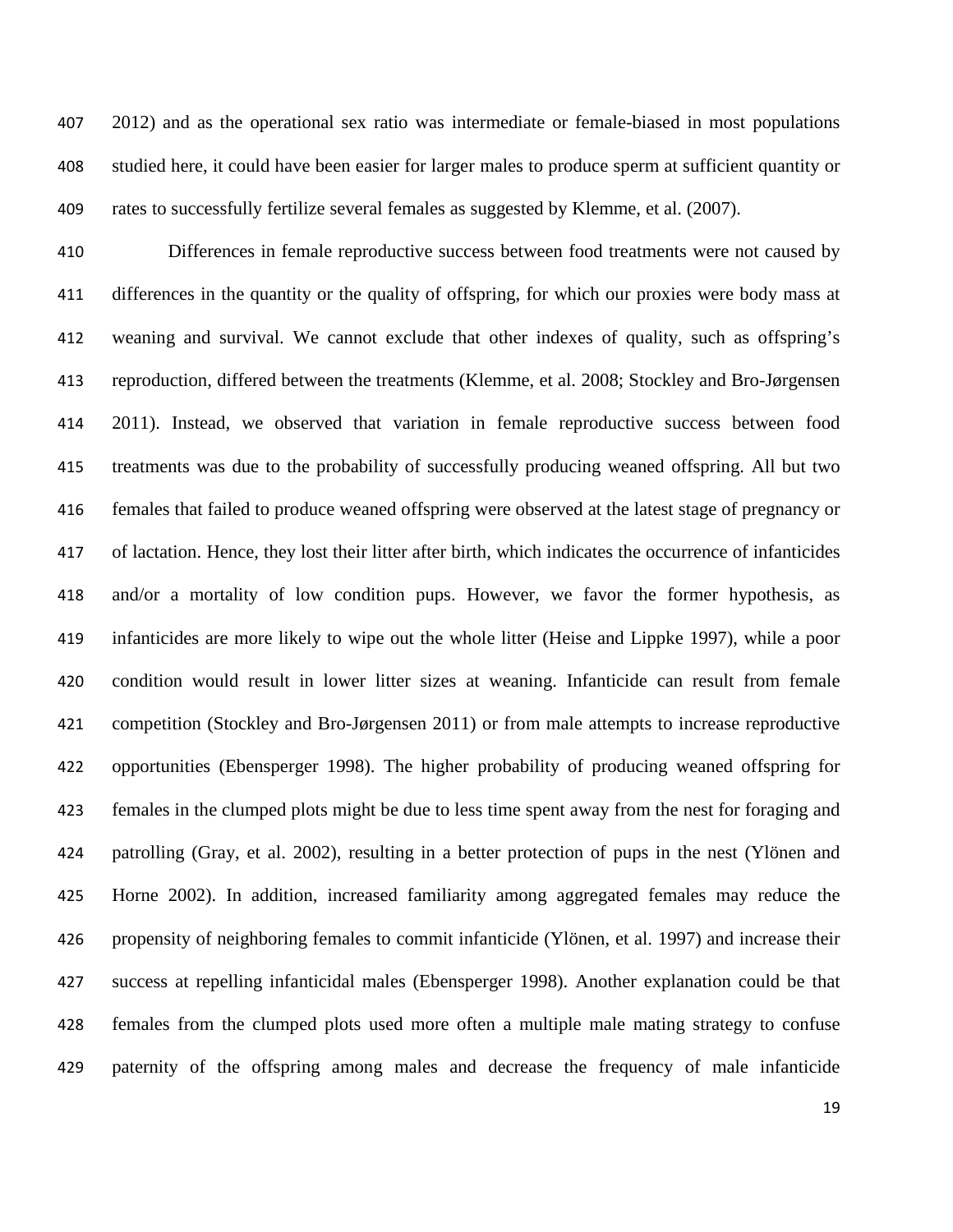(Ebensperger 1998). However, our results did not show any differences between treatments regarding female genetic mating strategy. This should be interpreted with some caution because the behavioral mating strategy of females could greatly differ from their genetic mating strategy.

DEMOGRAPHIC RESPONSES

 Food distribution and predictability influenced population growth during the late breeding season. A clumped food treatment enhanced population growth, contrary to what has previously been observed in small mammals (Stueck and Barrett 1978; Ylönen and Viitala 1991). As for many other short-lived mammal species (Wauters and Lens 1995; Heppell, et al. 2000), the main demographic factor explaining the variation in population growth between treatments was the different rates of breeding failure of females, likely mediated by different degree of familiarity among females and different infanticide rates (Ylönen, et al. 1990, 1995).

 The relaxation of female territoriality when food resources are clumped can have both proximate and ultimate implications for population dynamics. First, when populations receive clumped supplemental food, either for management purposes or under more natural conditions, such as during seed masting, we can expect that the synergetic effects of the increasing energy input provided by food and the relaxation of territoriality may lead to remarkably high population growth and even population outbreaks (Jensen 1982). Second, we can expect that food distribution and predictability would affect the mechanisms of regulation of populations, as observed by Wauters and Lens (1995). Populations relying on more dispersed food resources would be more importantly regulated by intrinsic factors, such as female territoriality which limits the density of breeding females (Wolff 1997). On the other hand, regulation of populations relying on spatially clumped food resources would be more importantly influenced by extrinsic factors, such as the variation in food availability. Whenever clumped food is predictable,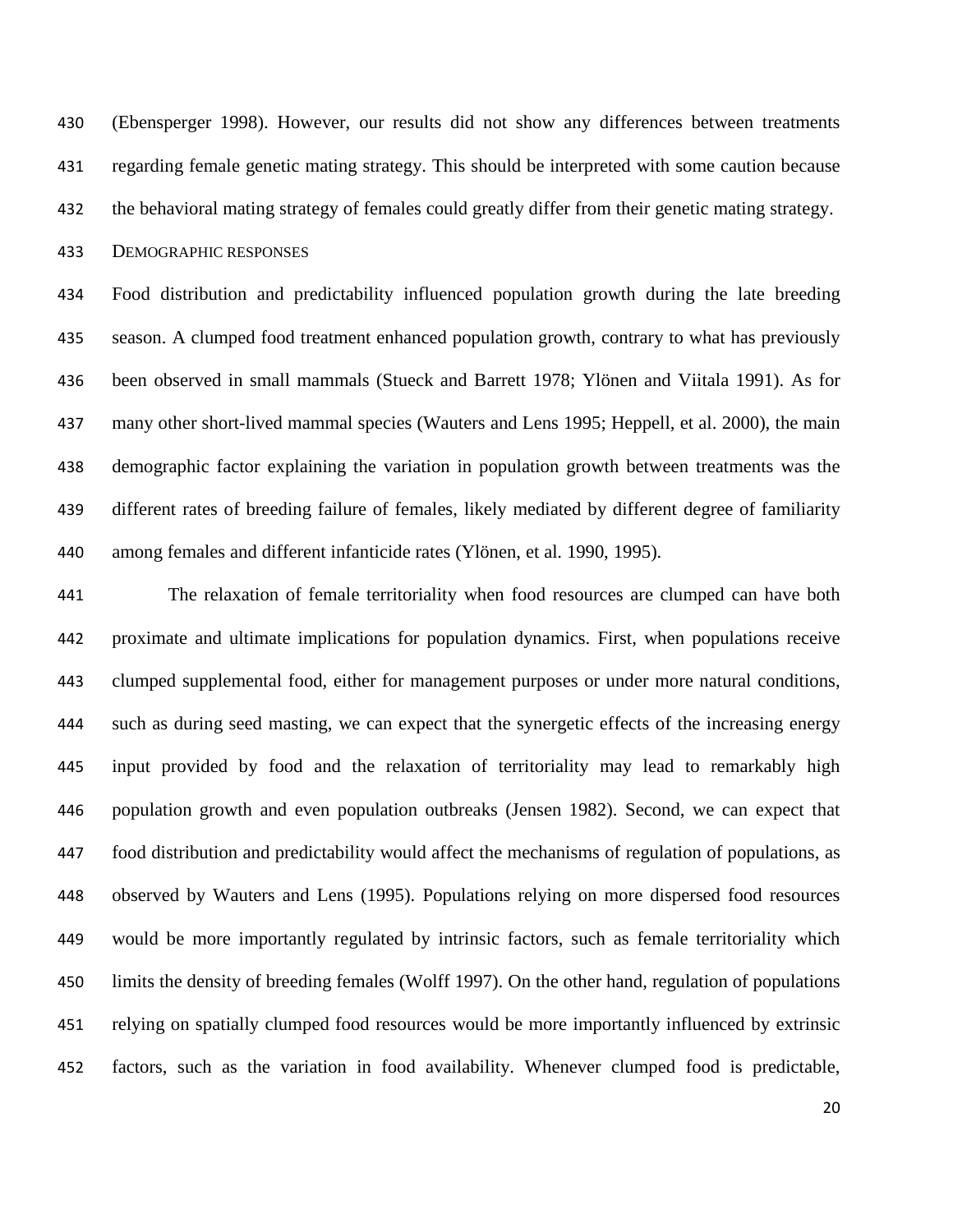relaxation of territoriality and familiarity among females would lead to high population growth, while less predictability in food supply or other factors affecting social organizations of clumped females, such as dispersal (Andreassen and Gundersen 2006) or predation (Ims, et al. 1993), would slow down this growth.

CONCLUSION

 By manipulating food distribution and predictability, we showed that flexible spacing behavior influences population dynamics. In bank voles, the distribution and predictability of prized food resources and social organization are critical determinants of the late summer population increase. In general, flexibility of social behaviors is an important individual attribute to respond to changes in the environment, especially in short-lived species like voles, and differences in flexibility of social behaviors between species might explain differences in their population dynamics (Andreassen, et al. 2013). Yet, we did not observe a straightforward causal relationship between changes in social organization of females and males, and the genetic mating systems. The generality of this decoupling between population dynamics and mating systems remains to be tested in other species.

#### **SUPPLEMENTARY MATERIAL**

Supplementary Table A1 can be found at http://www.beheco.oxfordjournals.org.

#### **REFERENCES**

- Andreassen HP, Glorvigen P, Rémy A, Ims RA. 2013. New views on how population-intrinsic and community-extrinsic processes interact during the vole population cycles. Oikos. DOI: 10.1111/j.1600-0706.2012.00238.x.
- Andreassen HP, Gundersen G. 2006. Male turnover reduces population growth: an enclosure experiment on voles. Ecology. 87:88-94.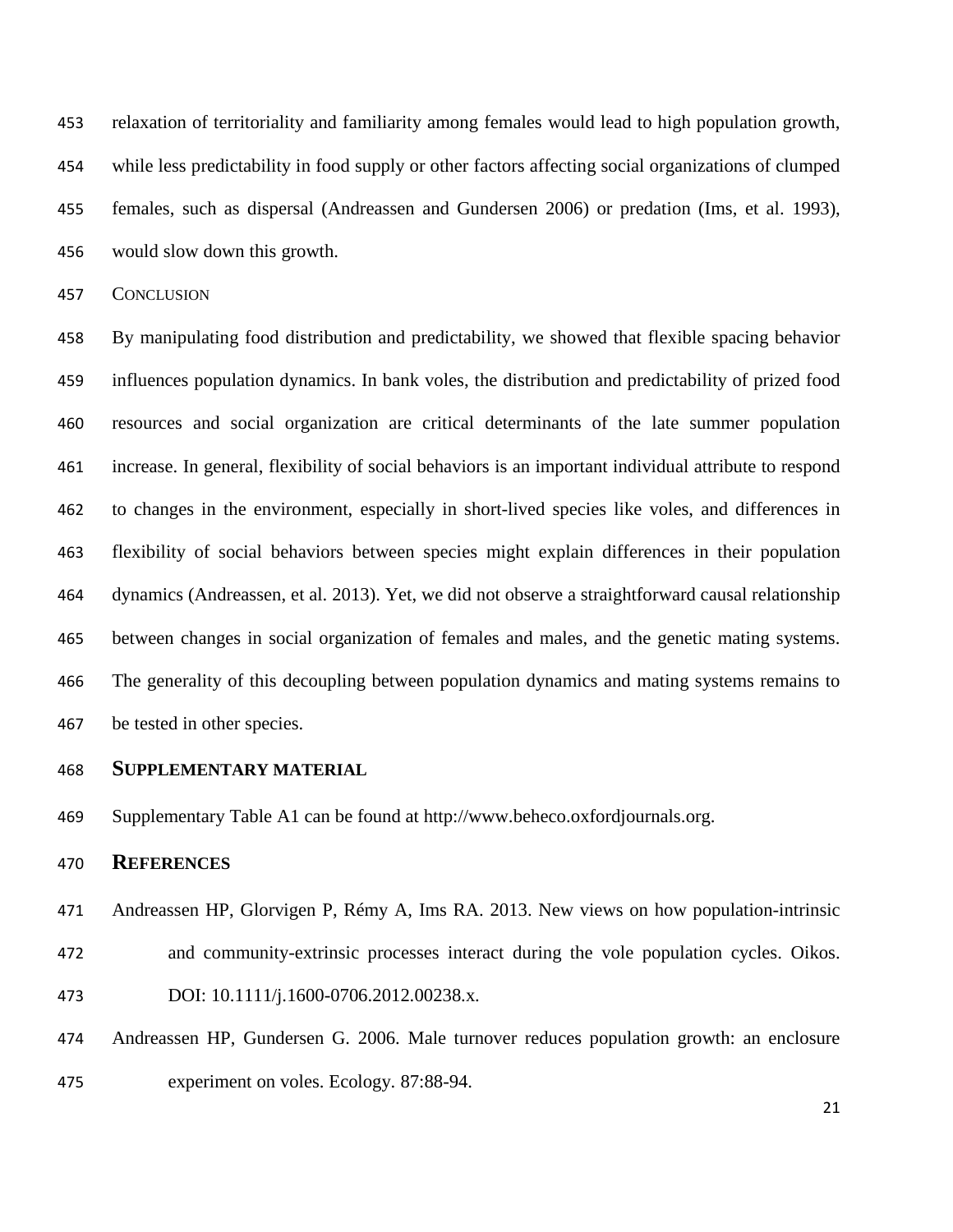| 476 | Boccia ML, Laudenslager M, Reite M. 1988. Food distribution, dominance, and aggressive             |
|-----|----------------------------------------------------------------------------------------------------|
| 477 | behaviors in bonnet macaques. American Journal of Primatology. 16:123-130.                         |
| 478 | Boonstra R, Rodd FH. 1983. Regulation of breeding density in Microtus pennsylvanicus. Journal      |
| 479 | of Animal Ecology. 52:757-780.                                                                     |
| 480 | Bujalska G. 1990. Social system of the bank vole, <i>Clethrionomys glareolus</i> . In: Tamarin RH, |
| 481 | Ostfeld RS, Pugh SR, Bujalska G, editors. Social systems and population cycles in voles.           |
| 482 | Basel: Birkhauser Verlag. p. 155-167.                                                              |
| 483 | Bujalska G. 1991. The ecology of territoriality in bank voles. Trends in Ecology & Evolution.      |
| 484 | 6:300-301.                                                                                         |
| 485 | Clark PJ, Evans FC. 1954. Distance to nearest neighbor as a measure of spatial relationships in    |
| 486 | populations. Ecology. 35:445-453.                                                                  |
| 487 | Cudworth NL, Koprowski JL. 2010. Influences of mating strategy on space use of Arizona gray        |
| 488 | squirrels. Journal of Mammalogy. 91:1235-1241.                                                     |
| 489 | Davies NB, Hartley IR. 1996. Food patchiness, territory overlap and social systems: an             |
| 490 | experiment with dunnocks Prunella modularis. Journal of Animal Ecology. 65:837-846.                |
| 491 | Davies NB, Lundberg A. 1984. Food distribution and a variable mating system in the dunnock,        |
| 492 | Prunella modularis. Journal of Animal Ecology. 53:895-912.                                         |
| 493 | Ebensperger L. 2001. A review of the evolutionary causes of rodent group-living. Acta              |

- Theriologica. 46:115-144.
- Ebensperger LA. 1998. Strategies and counterstrategies to infanticide in mammals. Biological Reviews. 73:321-346.
- Eccard JA, Ylönen H. 2001. Initiation of breeding after winter in bank voles: effects of food and population density. Canadian Journal of Zoology. 79:1743-1753.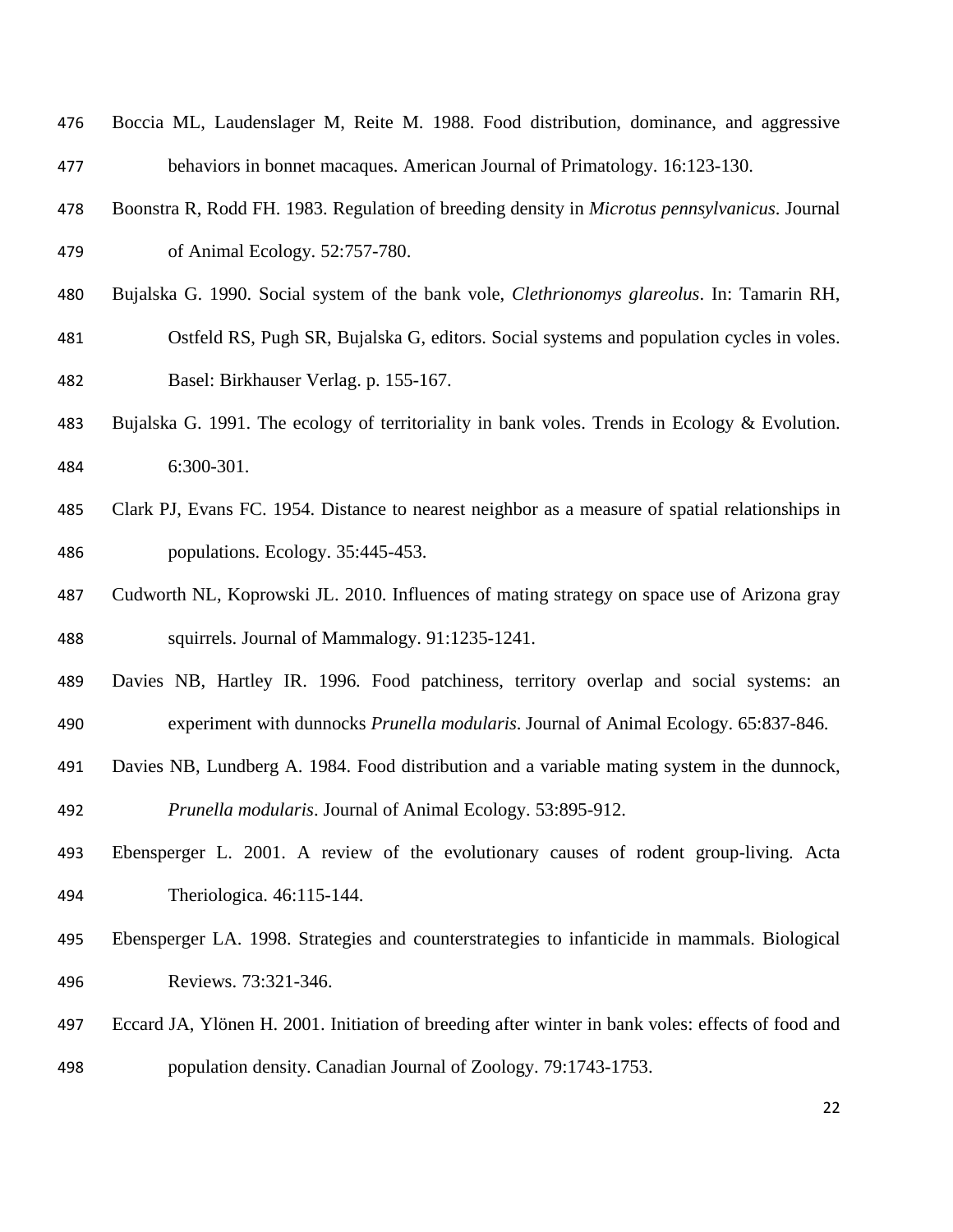- Eide NE, Jepsen JU, Prestrud P. 2004. Spatial organization of reproductive Arctic foxes *Alopex lagopus*: responses to changes in spatial and temporal availability of prey. Journal of Animal Ecology. 73:1056-1068.
- Emlen ST, Oring LW. 1977. Ecology, sexual selection, and the evolution of mating systems. Science. 197:215-223.
- Erlinge S, Hoogenboom I, Agrell J, Nelson J, Sandell M. 1990. Density-related home range size and overlap in adult field voles (*Microtus agrestis*) in southern Sweden. Journal of Mammalogy. 71:597-603.
- Ferkin MH. 1988. The effect of familiarity on social interactions in meadow voles, *Microtus pennsylvanicus*: a laboratory and field-study. Animal Behaviour. 36:1816-1822.
- Gerlach G, Musolf K. 2000. Fragmentation of landscape as a cause for genetic subdivision in bank voles. Conservation Biology. 14:1066-1074.
- Gockel J, Harr B, Schlotterer C, Arnold W, Gerlach G, Tautz D. 1997. Isolation and characterization of microsatellite loci from *Apodemus flavicollis* (Rodentia, Muridae) and *Clethrionomys glareolus* (Rodentia, Cricetidae). Molecular Ecology. 6:597-599.
- Gray SJ, Jensen SP, Hurst JL. 2002. Effects of resource distribution on activity and territory defence in house mice, *Mus domesticus*. Animal Behaviour. 63:531-539.
- Hansson L. 1986. Geographic differences in the sociability of voles in relation to cyclicity. Animal Behaviour. 34:1215-1221.
- Heise S, Lippke J. 1997. Role of female aggression in prevention of infanticidal behavior in male common voles, *Microtus arvalis* (Pallas, 1779). Aggressive Behavior. 23:293-298.
- Heppell SS, Caswell H, Crowder LB. 2000. Life histories and elasticity patterns: Perturbation analysis for species with minimal demographic data. Ecology. 81:654-665.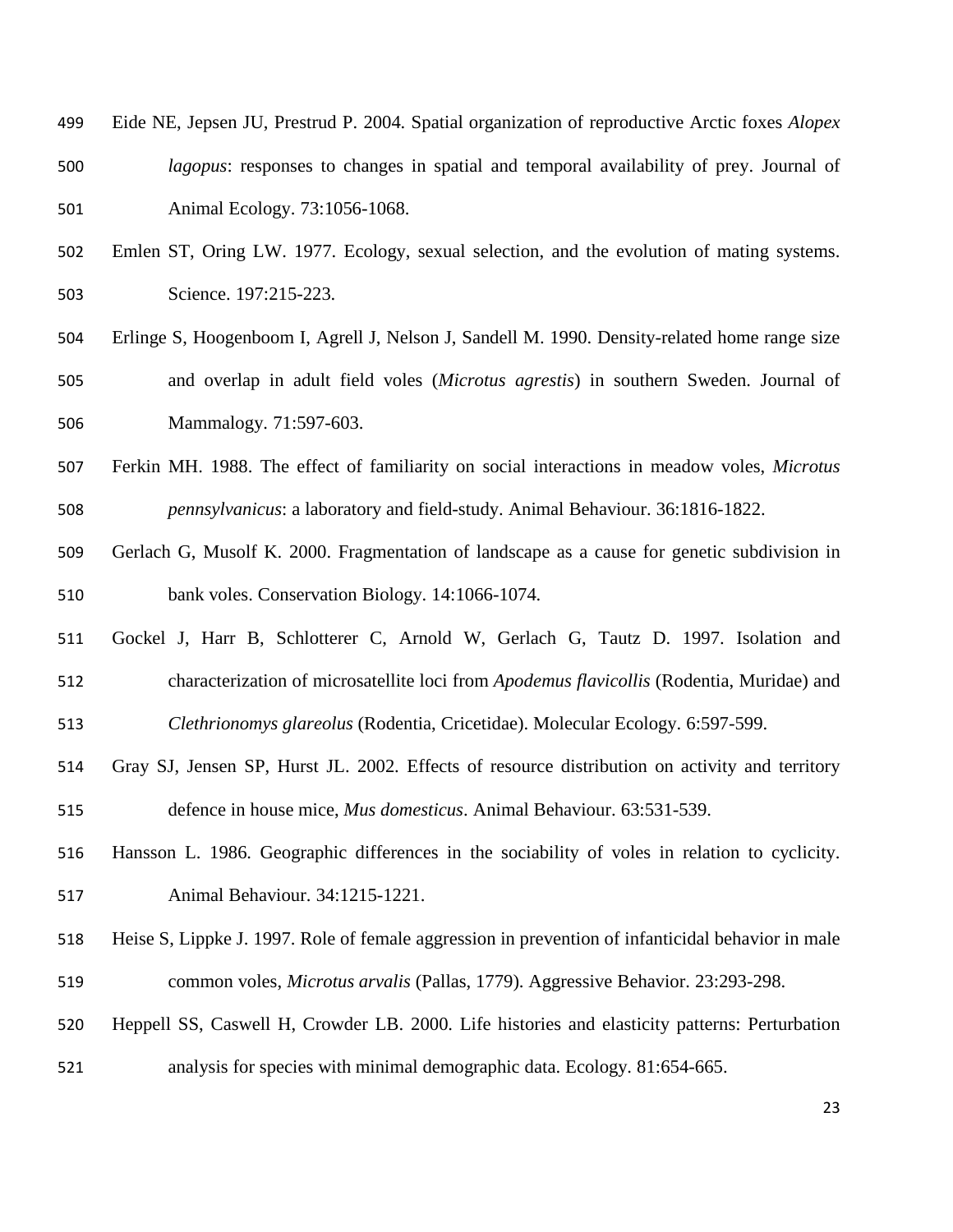- Horne TJ, Ylonen H. 1998. Heritabilities of dominance-related traits in male bank voles (*Clethrionomys glareolus*). Evolution. 52:894-899.
- Ims RA. 1987. Responses in spatial organization and behavior to manipulations of the food resource in the vole *Clethrionomys rufocanus*. Journal of Animal Ecology. 56:585-596.
- Ims RA. 1988. Spatial clumping of sexually receptive females induces space sharing among male voles. Nature. 335:541-543.
- Ims RA, Rolstad J, Wegge P. 1993. Predicting space use responses to habitat fragmentation: Can voles *Microtus oeconomus* serve as an experimental-model system (EMS) for capercaillie grouse *Tetrao urogallus* in boreal forest. Biological Conservation. 63:261-268.
- Jensen TS. 1982. Seed production and outbreaks of non-cyclic rodent populations in deciduous forests. Oecologia. 54:184-192.
- Jonsson P, Hartikainen T, Koskela E, Mappes T. 2002. Determinants of reproductive success in voles: space use in relation to food and litter size manipulation. Evolutionary Ecology. 16:455-467.
- Kalinowski ST, Taper ML, Marshall TC. 2007. Revising how the computer program CERVUS accommodates genotyping error increases success in paternity assignment. Molecular Ecology. 16:1099-1106.
- Klemme I, Ylönen H, Eccard J. 2007. Reproductive success of male bank voles (*Clethrionomys glareolus*): the effect of operational sex ratio and body size. Behavioral Ecology and Sociobiology. 61:1911-1918.
- Klemme I, Ylönen H, Eccard JA. 2008. Long-term fitness benefits of polyandry in a small mammal, the bank vole *Clethrionomys glareolus*. Proceedings of the Royal Society B: Biological Sciences. 275:1095-1100.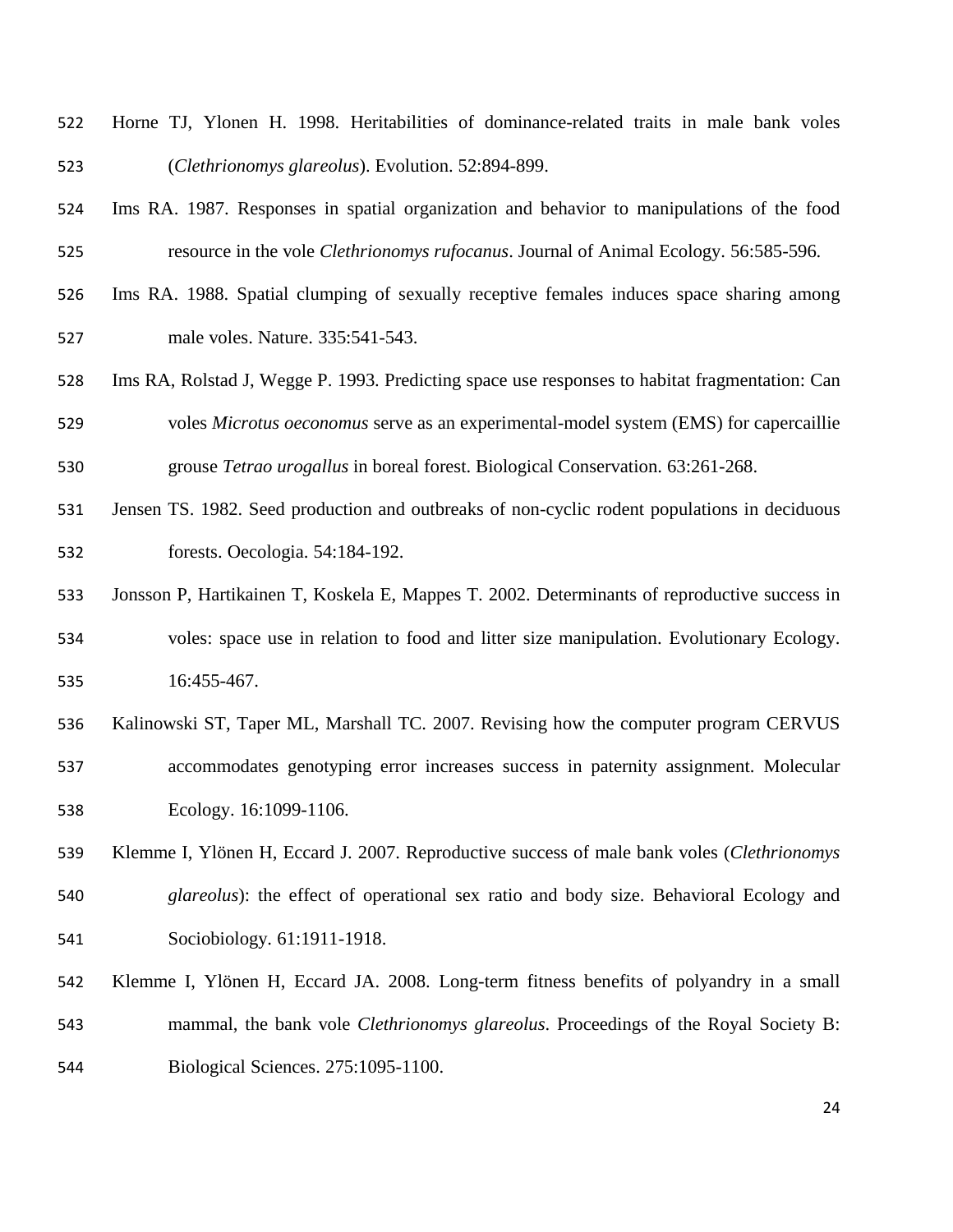| 545 | Koivula M, Koskela E, Mappes T, Oksanen TA. 2003. Cost of reproduction in the wild:              |
|-----|--------------------------------------------------------------------------------------------------|
| 546 | manipulation of reproductive effort in the bank vole. Ecology. 84:398-405.                       |
| 547 | Koskela E, Mappes T, Ylönen H. 1997. Territorial behaviour and reproductive success of bank      |
| 548 | vole Clethrionomys glareolus females. Journal of Animal Ecology. 66:341-349.                     |
| 549 | Kruuk H, Parish T. 1982. Factors affecting population density, group size and territory size of  |
| 550 | the european badger, <i>Meles meles</i> . Journal of Zoology. 196:31-39.                         |
| 551 | Lambin X, Krebs CJ. 1991. Can changes in female relatedness influence microtine population       |
| 552 | dynamics? Oikos. 61:126-132.                                                                     |
| 553 | Lemaître J-F, Ramm S, Jennings N, Stockley P. 2012. Genital morphology linked to social status   |
| 554 | in the bank vole ( <i>Myodes glareolus</i> ). Behavioral Ecology and Sociobiology. 66:97-105.    |
| 555 | Lopucki R. 2007. Social relationships in a bank vole Clethrionomys glareolus (Schreber, 1780)    |
| 556 | population: video monitoring under field conditions. Polish Journal of Ecology. 55:543-          |
| 557 | 558.                                                                                             |
| 558 | Lott DF. 1991. Intraspecific variation in the social systems of wild vertebrates. Cambridge:     |
| 559 | Cambridge University Press.                                                                      |
| 560 | Macdonald DW. 1983. The ecology of carnivore social behavior. Nature. 301:379-384.               |
| 561 | Maher CR, Lott DF. 2000. A review of ecological determinants of territoriality within vertebrate |
| 562 | species. American Midland Naturalist. 143:1-29.                                                  |
| 563 | Mappes T. 1998. High population density in bank voles stimulates food hoarding after breeding.   |
| 564 | Animal Behaviour. 55:1483-1487.                                                                  |
| 565 | Mappes T, Ylönen H, Viitala J. 1995. Higher reproductive success among kin groups of bank        |

voles (*Clethrionomys glareolus*). Ecology. 76:1276-1282.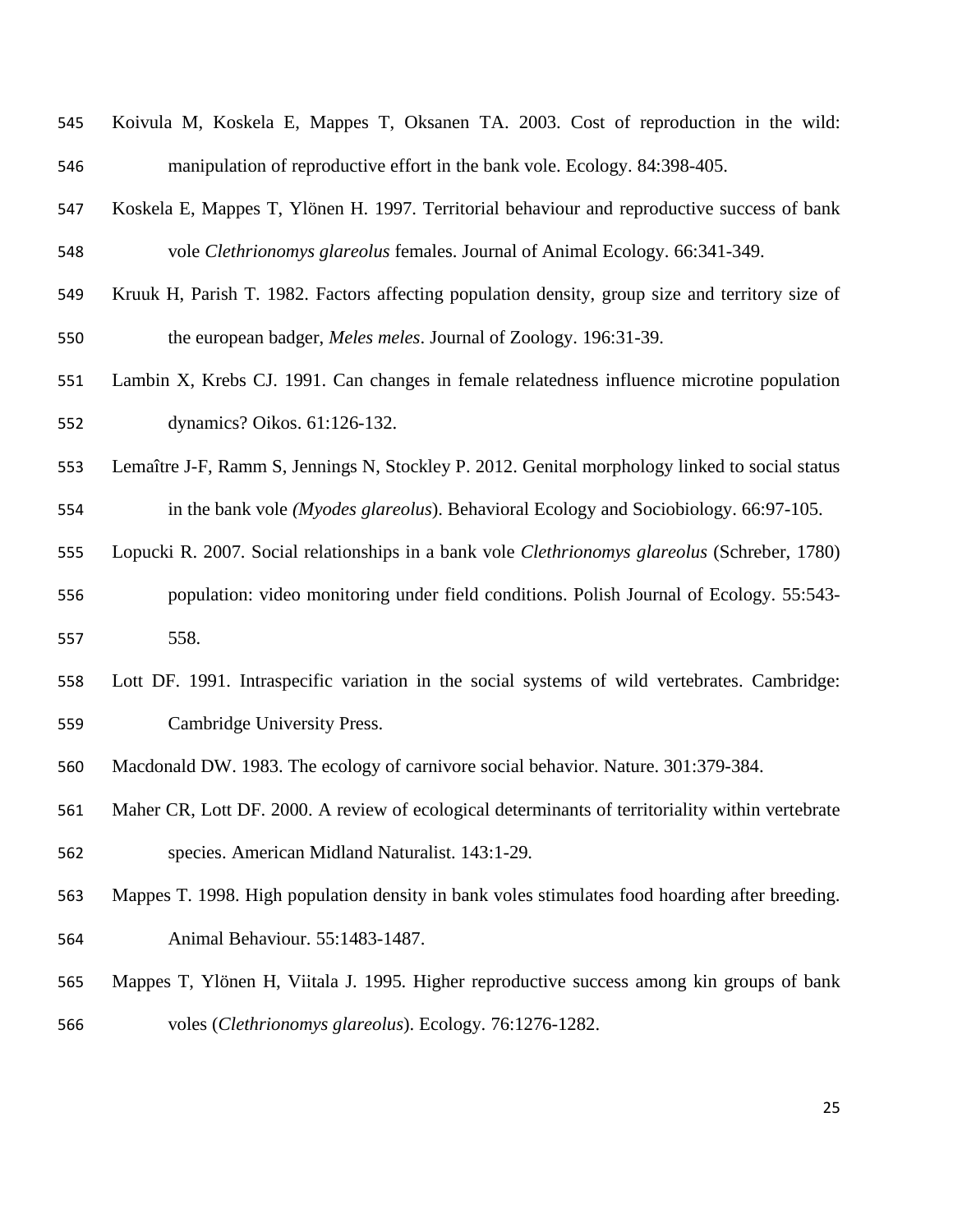| 567 | Mitchell-Jones AJ, Amori G, Bogdanowicz W, Kryštufek B, Reijnders PJH, Spitzenberger F,         |
|-----|-------------------------------------------------------------------------------------------------|
| 568 | Stubbe M, Thissen JBM, Vohralík V, Zima J. 1999. The Atlas of European Mammals.                 |
| 569 | London: Academic Press.                                                                         |
| 570 | Monaghan P, Metcalfe NB. 1985. Group foraging in wild brown hares: effects of resource          |
| 571 | distribution and social status. Animal Behaviour. 33:993-999.                                   |
| 572 | Murray CM, Eberly LE, Pusey AE. 2006. Foraging strategies as a function of season and rank      |
| 573 | among wild female chimpanzees ( <i>Pan troglodytes</i> ). Behavioral Ecology. 17:1020-1028.     |
| 574 | Myllymäki A. 1977. Interactions between field vole <i>Microtus agrestis</i> and its microtine   |
| 575 | competitors in Central Scandinavian populations. Oikos. 29:570-580.                             |
| 576 | Oksanen TA, Jonsson P, Koskela E, Mappes T. 2001. Optimal allocation of reproductive effort:    |
| 577 | manipulation of offspring number and size in the bank vole. Proceedings of the Royal            |
| 578 | Society of London Series B-Biological Sciences. 268:661-666.                                    |
| 579 | Ostfeld RS. 1990. The ecology of territoriality in small mammals. Trends in Ecology $\&$        |
| 580 | Evolution. 5:411-415.                                                                           |
| 581 | Poikonen T, Koskela E, Mappes T, Mills SC. 2008. Infanticide in the evolution of reproductive   |
| 582 | synchrony: effects on reproductive success. Evolution. 62:612-621.                              |
| 583 | Priotto J, Steinmann A, Polop J. 2002. Factors affecting home range size and overlap in Calomys |
| 584 | venustus (Muridae: Sigmodontinae) in Argentine agroecosystems. Mammalian Biology.               |
| 585 | 67:97-104.                                                                                      |
| 586 | Pulliainen E, Keränen J. 1979. Composition and function of beard lichen stores accumulated by   |
| 587 | bank voles, Clethrionomys glareolus. Aquilo Ser Zool. 19:73-76.                                 |
| 588 | Rankin DJ, Kokko H. 2007. Do males matter? The role of males in population dynamics. Oikos.     |
| 589 | 116:335-348.                                                                                    |
|     |                                                                                                 |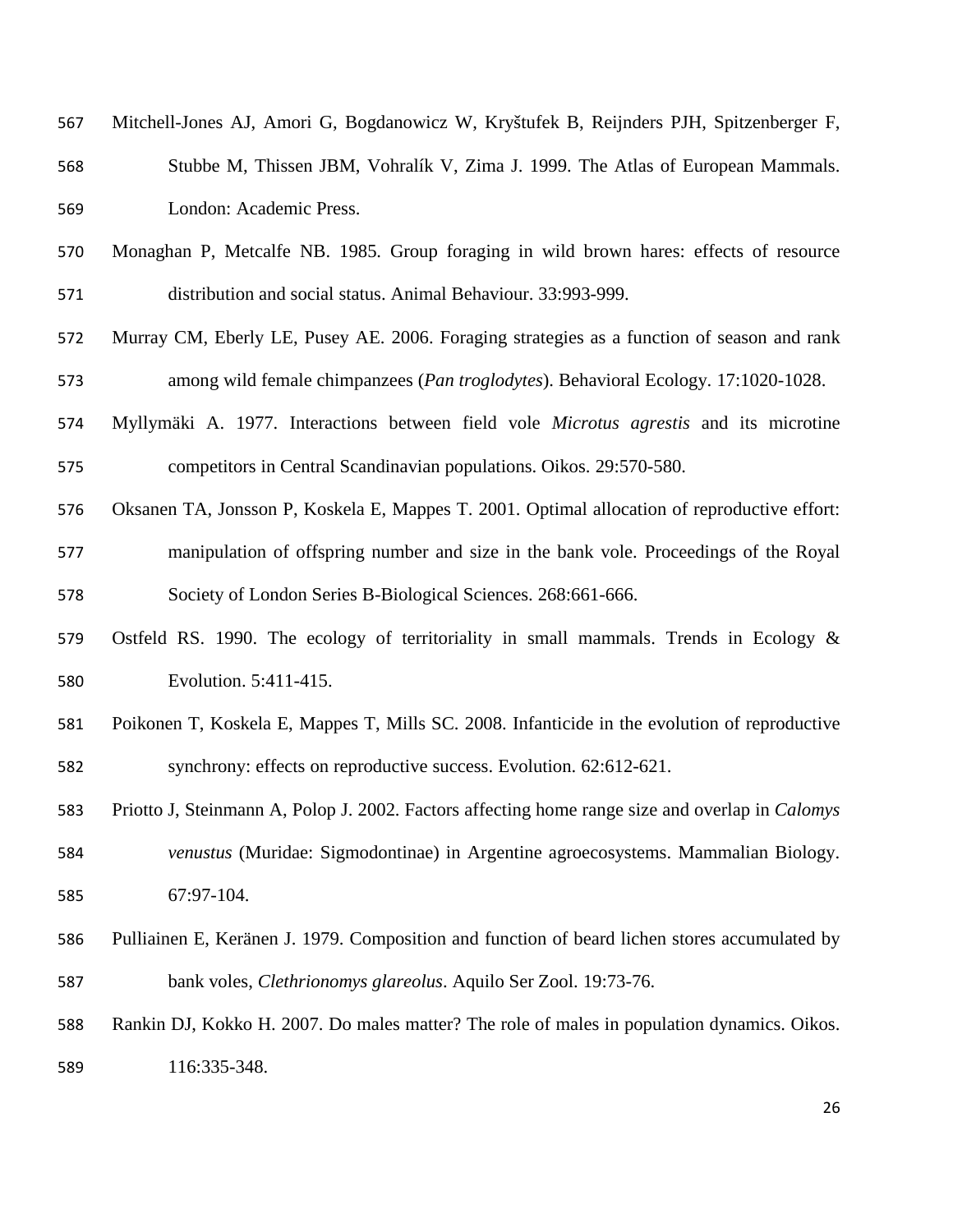| 590 | Rikalainen K, Grapputo A, Knott E, Koskela E, Mappes T. 2008. A large panel of novel |
|-----|--------------------------------------------------------------------------------------|
| 591 | microsatellite markers for the bank vole (Myodes glareolus). Molecular Ecology       |
| 592 | Resources. 8:1164-1168.                                                              |

- Rogers LL. 1987. Effects of food supply and kinship on social behavior, movements, and population growth of black bears in Northeastern Minnesota. Wildlife Monographs.1-72.
- Scott J, Lockard J. 2006. Captive female gorilla agonistic relationships with clumped defendable food resources. Primates. 47:199-209.
- Slade NA, Russell LA. 1998. Distances as indices to movements and home-range size from trapping records of small mammals. Journal of Mammalogy. 79:346-351.
- Sommaro LV, Steinmann AR, Chiappero MB, Priotto JW. 2010. Effect of high density on the short term *Calomys musculinus* spacing behaviour: a fencing experiment. Acta Oecologica. 36:343-348.
- Stockley P, Bro-Jørgensen J. 2011. Female competition and its evolutionary consequences in mammals. Biological Reviews. 86:341-366.
- Streatfeild CA, Mabry KE, Keane B, Crist TO, Solomon NG. 2011. Intraspecific variability in the social and genetic mating systems of prairie voles, *Microtus ochrogaster*. Animal Behaviour. 82:1387-1398.
- Stueck KL, Barrett GW. 1978. Effects of resource partitioning on population dynamics and energy utilization strategies of feral house mice (*Mus musculus*) populations under experimental field conditions. Ecology. 59:539-551.
- Taber AB, Macdonald DW. 1992. Spatial organization and monogamy in the mara *Dolichotis patagonum*. Journal of Zoology. 227:417-438.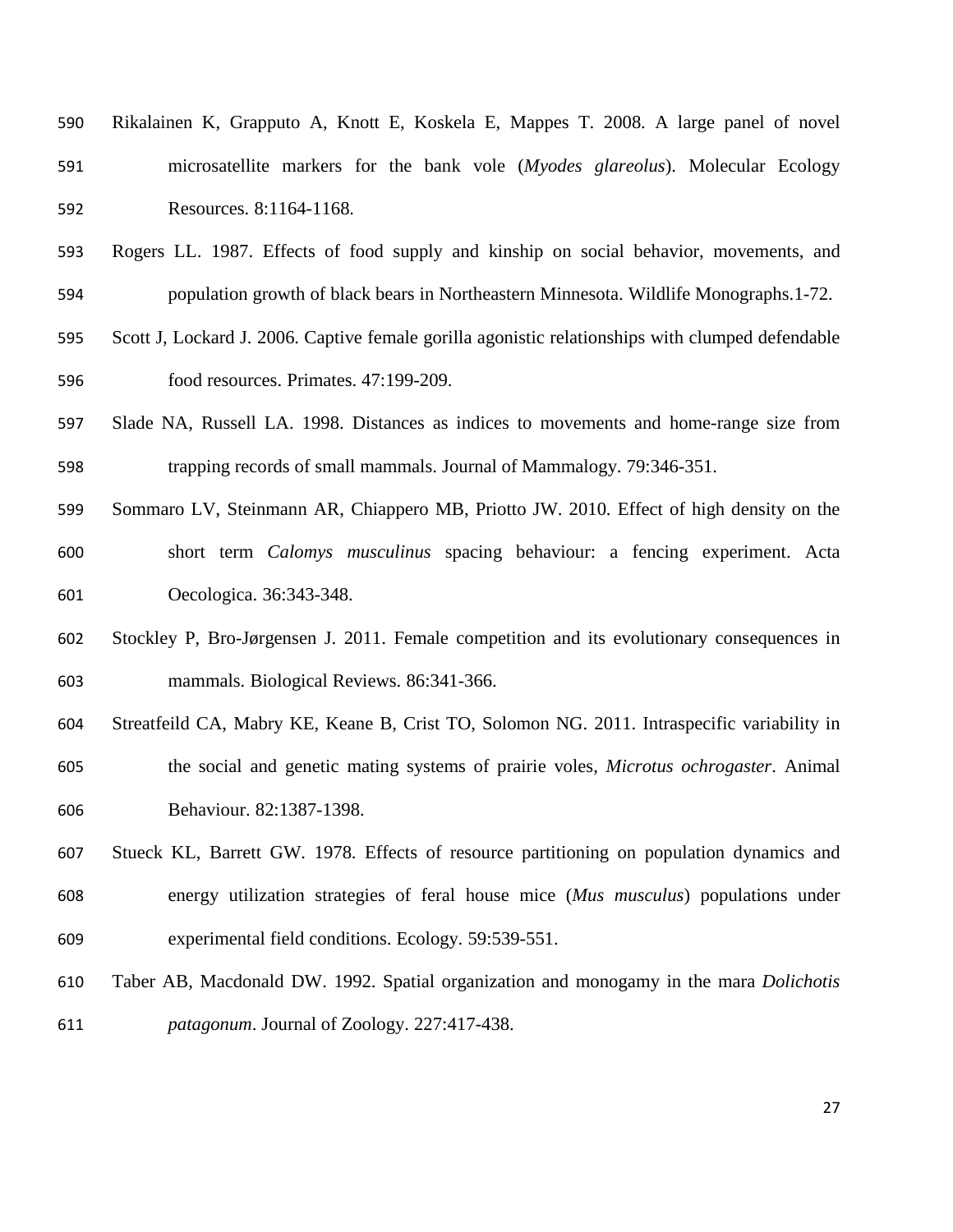- Trivers RL. 1972. Parental investment and sexual selection. In: Campbell B, editor. Sexual Selection and the Descent of Man. Chicago. p. 139-179.
- Vander Wall SB. 1990. Food hoarding in animals. Chicago: The University of Chicago Press.
- Verdolin JL. 2009. Gunnison's prairie dog (*Cynomys gunnisoni*): testing the resource dispersion hypothesis. Behavioral Ecology and Sociobiology. 63:789-799.
- 
- Wauters LA, Dhondt AA. 1992. Spacing behavior of red squirrels, *Sciurus vulgaris*: variation between habitats and the sexes. Animal Behaviour. 43:297-311.
- Wauters LA, Lens L. 1995. Effects of food availability and density on red squirrel (*Sciurus vulgaris*) reproduction. Ecology. 76:2460-2469.
- Wauters LA, Matthysen E, Adriaensen F, Tosi G. 2004. Within-sex density dependence and population dynamics of red squirrels *Sciurus vulgaris*. Journal of Animal Ecology. 73:11- 25.
- Wolff JO. 1993. Why are female small mammals territorial? Oikos. 68:364-370.
- Wolff JO. 1997. Population regulation in mammals: an evolutionary perspective. Journal of Animal Ecology. 66:1-13.
- Ylönen H, Horne T. 2002. Infanticide and effectiveness of pup protection in bank voles: does the mother recognise a killer? Acta ethologica. 4:97-101.
- Ylönen H, Horne TJ, Luukkonen M. 2004. Effect of birth and weaning mass on growth, survival and reproduction in the bank vole. Evolutionary Ecology Research. 6:1-10.
- Ylönen H, Kojola T, Viitala J. 1988. Changing female spacing behavior and demography in an
- enclosed breeding population of *Clethrionomys glareolus*. Holarctic Ecology. 11:286- 292.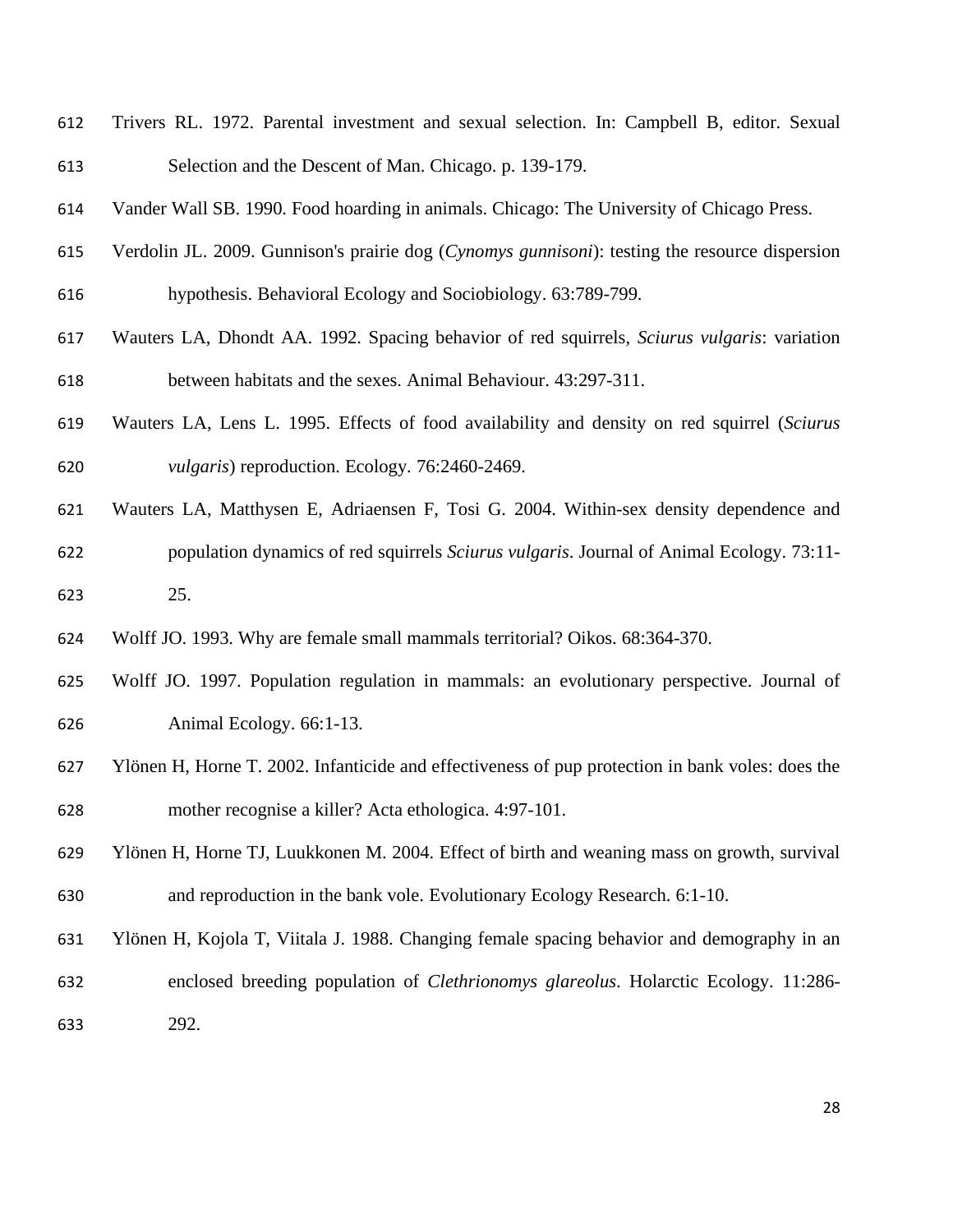| 634 | Ylönen H, Koskela E, Mappes T. 1997. Infanticide in the bank vole (Clethrionomys glareolus):    |
|-----|-------------------------------------------------------------------------------------------------|
| 635 | occurrence and the effect of familiarity on female infanticide. Annales Zoologici Fennici.      |
| 636 | 34:259-266.                                                                                     |
| 637 | Ylönen H, Mappes T, Viitala J. 1990. Different demography of friends and strangers: an          |
| 638 | experiment on the impact of kinship and familiarity in <i>Clethrionomys glareolus</i> .         |
| 639 | Oecologia. 83:333-337.                                                                          |
| 640 | Ylönen H, Pusenius J, Viitala J. 1995. Impact of kinship and familiarity on the annual social-  |
| 641 | organization and population-dynamics of <i>Clethrionomys</i> and <i>Microtus</i> voles. Annales |
| 642 | Zoologici Fennici. 32:225-232.                                                                  |
| 643 | Ylönen H, Viitala J. 1991. Social overwintering and food distribution in the bank vole          |
| 644 | Clethrionomys glareolus. Holarctic Ecology. 14:131-137.                                         |
| 645 |                                                                                                 |
| 646 |                                                                                                 |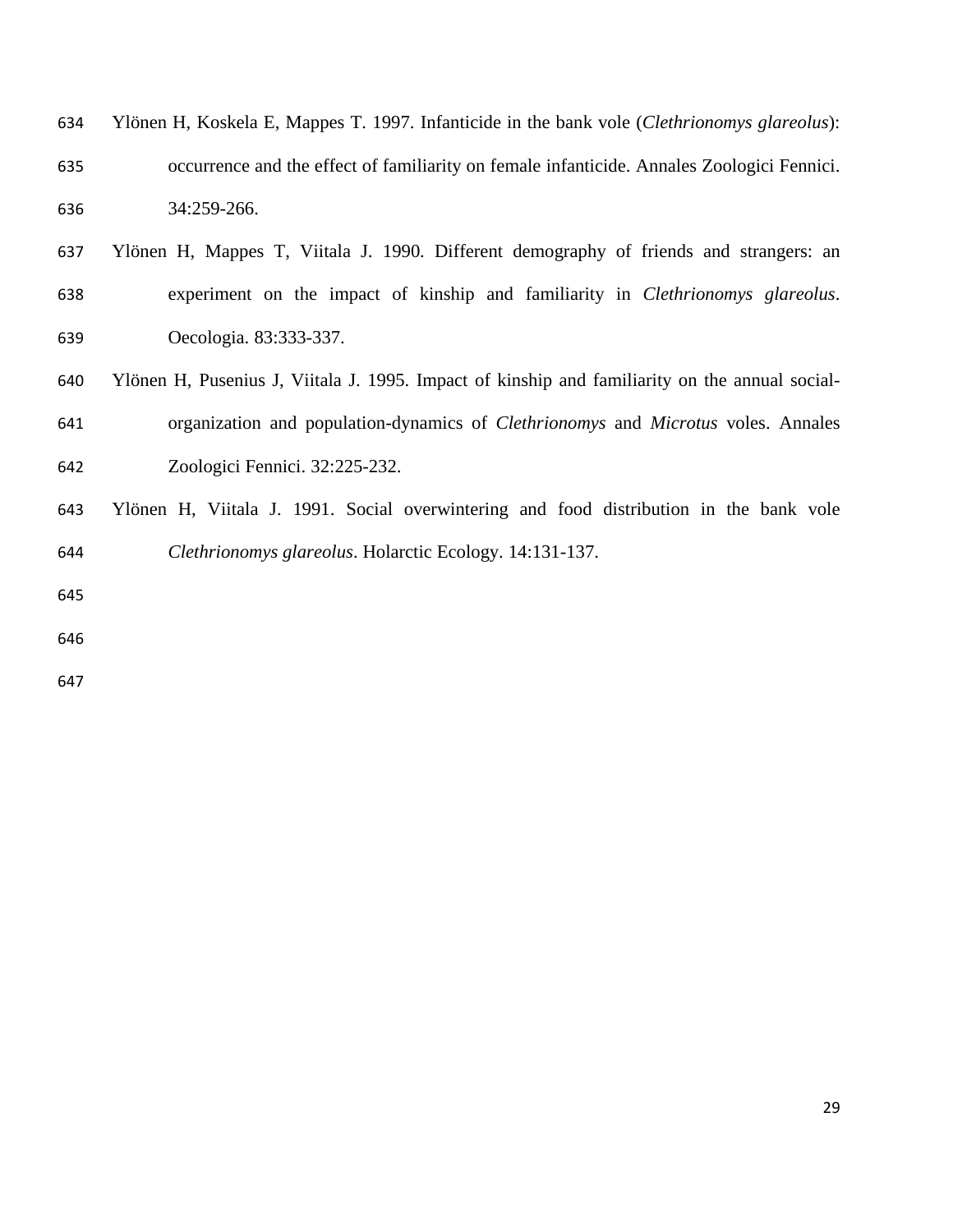#### **FIGURE LEGENDS**

 **Figure 1.** Experimental design. (a) Dispersed treatment: food was manually spread all over the plot. (b) Clumped treatment: food was placed in a food hopper (black square), permanently located in the center of the plot. (c) Variable treatment: food was placed in a food hopper (black square) and was randomly moved to one of the five pre-set sites (white squares) twice a week.

 **Figure 2.** Average scores on the principal component axes (± SE) for the "dispersed" (light grey squares), "clumped" (dark grey circles), and "variable" (black triangles) food treatments in adult females (a) and adult males (b). PC1 represents a "territorial-social" axis, where high scores indicate extensive home range overlaps and short neighboring distances with same-sex individuals. PC2 is positively correlated to home range size.

**660 Figure 3.** Average number of individuals (black dots,  $\pm$  SE) and population structure in the (a) "dispersed", (b) "clumped", and (c) "variable" food treatment throughout the duration of the experiment. Mean numbers of weaned offspring, released males and females are indicated for each treatment.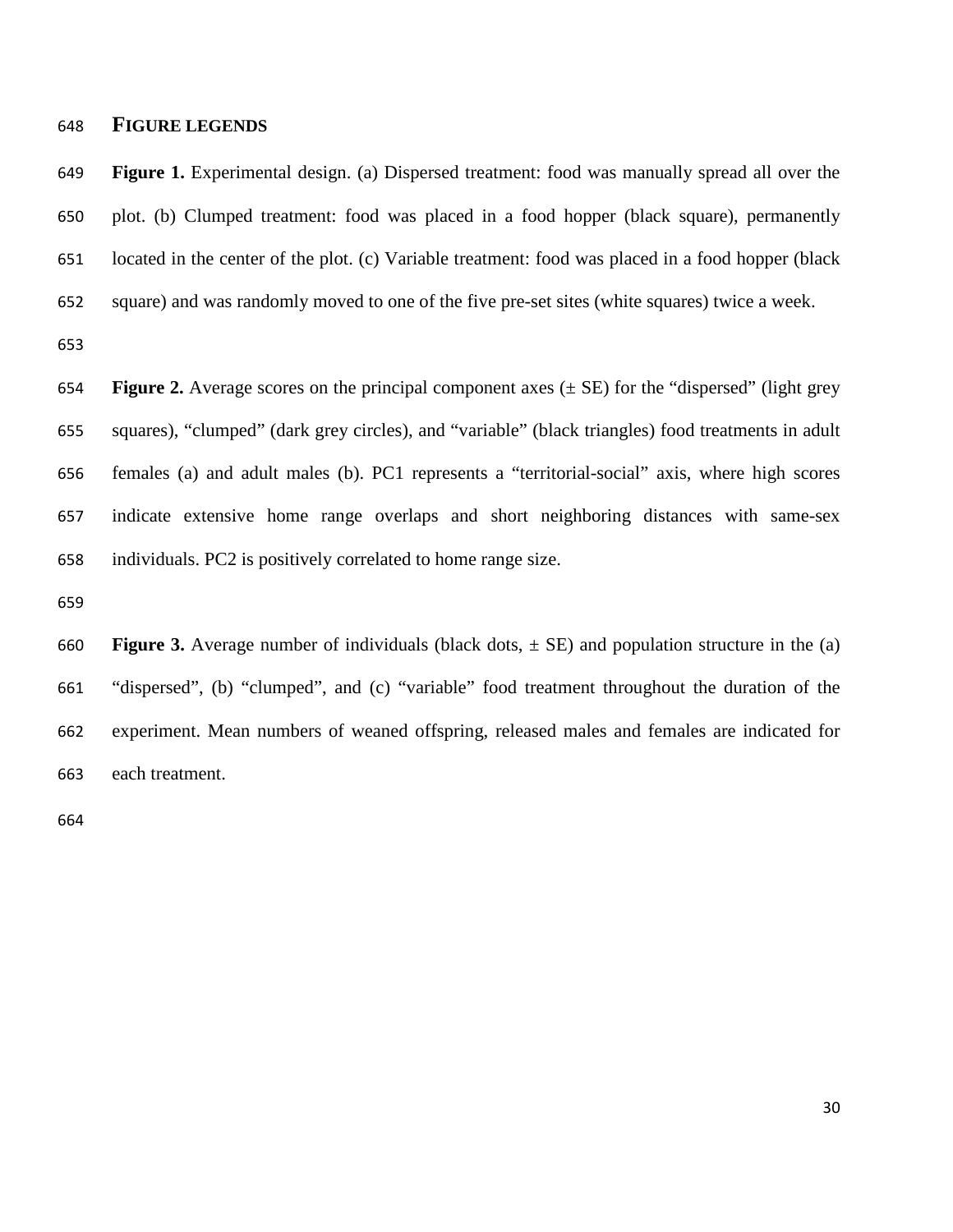#### 665 **TABLES AND TABLE LEGENDS**

| $-0.118$ | 0.983    |
|----------|----------|
| 0.887    | $-0.149$ |
| 0.872    | 0.291    |
| $-0.771$ | 0.007    |
|          |          |
| 0.408    | 0.808    |
| 0.787    | $-0.311$ |
| 0.821    | 0.305    |
| $-0.584$ | 0.574    |
|          |          |

666 **Table 1.** Principal component analysis on individual space use descriptors.

667 The table presents factor loadings of the space use descriptors on the first two principal 668 components. Variables that loaded strongly to one of the two principal components (values 669 higher than 0.5) are bold typed.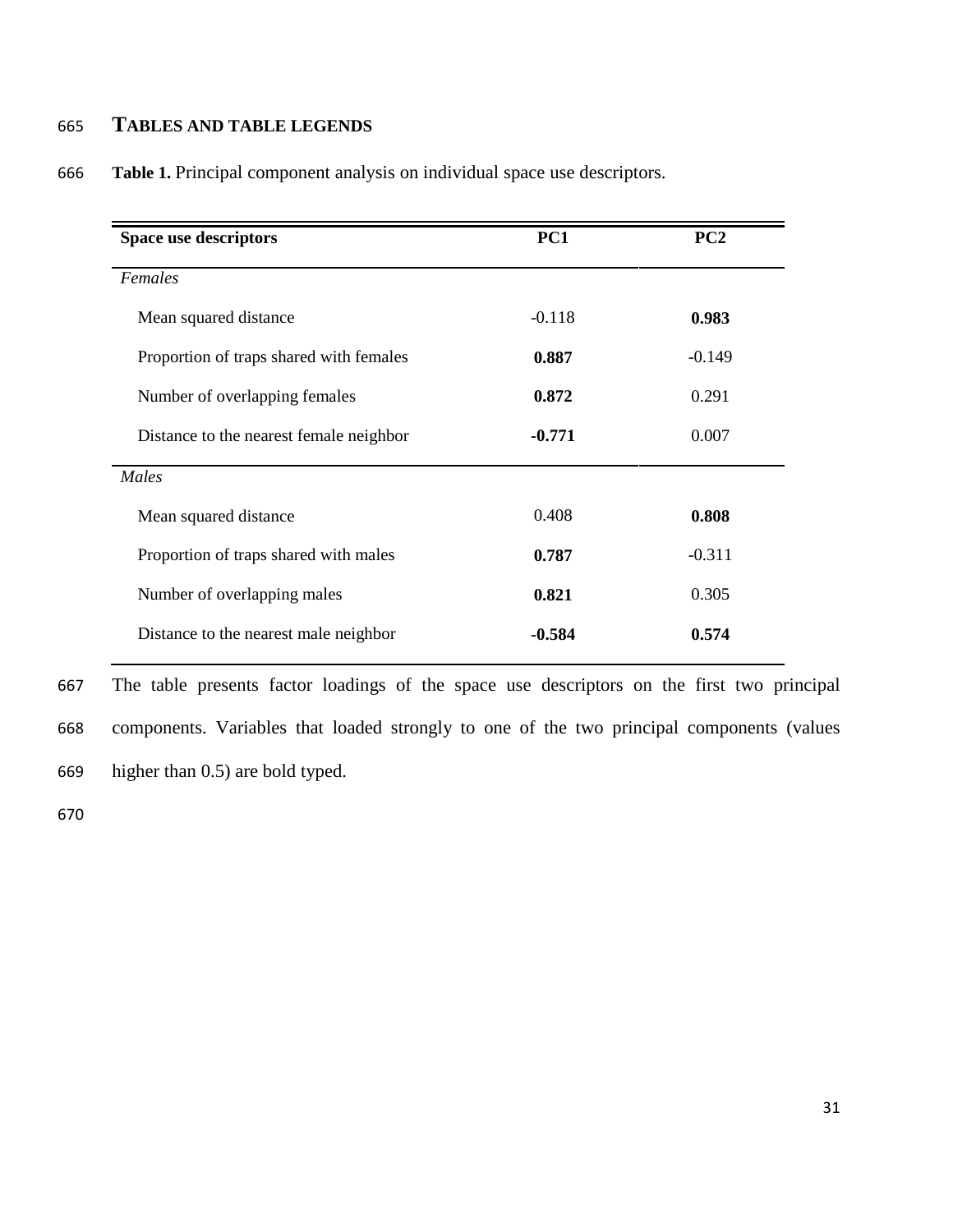| <b>Response variable</b> | <b>Factors</b>           | Estimate $\pm$ SE                   | df             | <b>Statistics</b> | $\boldsymbol{P}$ |
|--------------------------|--------------------------|-------------------------------------|----------------|-------------------|------------------|
| <b>Scores</b>            | Intercept                | $-2.34 \pm 0.66$                    |                |                   |                  |
| on PC1                   | Adult female density     | $0.77 \pm 0.15$                     | $\mathbf{1}$   | $LR = 23.0$       | < 0.0001         |
|                          | Food treatments          | Dispersed: $-0.89 \pm 0.34$         | $\overline{2}$ | $LR = 6.15$       | 0.046            |
|                          |                          | Variable: $-0.72 \pm 0.34$          |                |                   |                  |
|                          | Body mass                | $0.08 \pm 0.05$                     | $\mathbf{1}$   | $LR = 2.20$       | 0.138            |
|                          | Period                   | Period2: $-0.21 \pm 0.22$           | $\mathbf{1}$   | $LR = 0.87$       | 0.350            |
|                          | Food treatments $\times$ | Dispersed:Period2: $-0.10 \pm 0.59$ | $\overline{2}$ | $LR = 0.26$       | 0.878            |
|                          | period                   | Variable: Period2: $0.19 \pm 0.56$  |                |                   |                  |
|                          | Food treatments $\times$ | Dispersed: Mass: $0.05 \pm 0.12$    | $\overline{2}$ | $LR = 0.24$       | 0.885            |
|                          | body mass                | Variable: Mass: $0.06 \pm 0.13$     |                |                   |                  |
|                          | Individual identity      | $\sigma^2 = 0.14$                   | $\mathbf{1}$   | $LR = 0.31$       | 0.580            |
|                          | Plot identity            | $\sigma^2$ < .0001                  | $\mathbf{1}$   | LR < .001         | 0.999            |
| <b>Scores</b>            | Intercept                | $-0.02 \pm 0.12$                    |                |                   |                  |
| on PC <sub>2</sub>       | Body mass                | $0.07 \pm 0.05$                     | $\mathbf{1}$   | $LR = 2.15$       | 0.143            |
|                          | Period                   | Period2: $0.03 \pm 0.21$            | $\mathbf{1}$   | $LR = 0.02$       | 0.880            |
|                          | Adult female density     | $0.02 \pm 0.12$                     | $\mathbf{1}$   | $LR = 0.02$       | 0.881            |
|                          | Food treatments          | Dispersed: $-0.12 \pm 0.33$         | $\overline{2}$ | $LR = 0.16$       | 0.922            |
|                          |                          | Variable: $-0.11 \pm 0.32$          |                |                   |                  |
|                          | Food treatments $\times$ | Dispersed:Period2: $-0.42 \pm 0.58$ | $\overline{2}$ | $LR = 2.16$       | 0.340            |
|                          | period                   | Variable: Period2: $-0.80 \pm 0.54$ |                |                   |                  |
|                          | Food treatments $\times$ | Dispersed: Mass: $0.06 \pm 0.12$    | $\overline{2}$ | $LR = 2.79$       | 0.248            |
|                          | body mass                | Variable: Mass: $-0.16 \pm 0.13$    |                |                   |                  |
|                          | Individual identity      | $\sigma^2 = 0.14$                   | $\mathbf{1}$   | $LR = 0.43$       | 0.513            |
|                          | Plot identity            | $\sigma^2$ < .0001                  | 1              | LR < .001         | 0.999            |

671 **Table 2.** Results of model selection from a full model describing the effects of food treatments,

672 time period, adult female density, and female body mass on the principal components' scores.

673 Decreasing scores on PC1 indicate a more exclusive use of the home range and longer distance between females.

674 PC2 is positively related to home range size (see Table 1). *N* = 80. *LR*, Likelihood Ratio.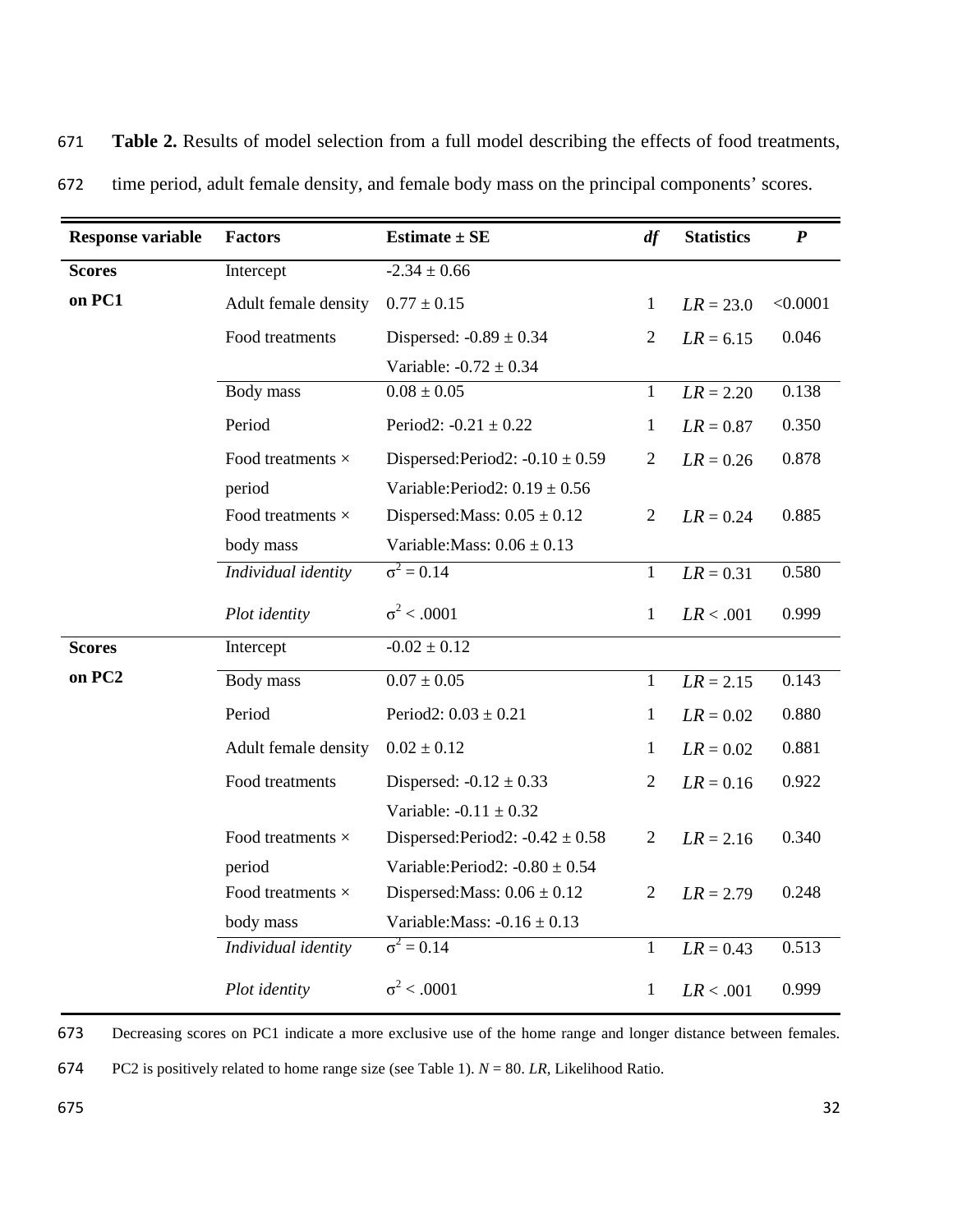676 **Table 3.** Results of model selection from a full model describing variation in the probability for 677 females to successfully produce weaned offspring according to food treatments, body mass, adult 678 female density, and time period.

| <b>Factors</b>              | Estimate $\pm$ SE                | df | <b>Statistics</b> | $\boldsymbol{P}$ |
|-----------------------------|----------------------------------|----|-------------------|------------------|
| Intercept                   | $6.24 \pm 2.70$                  |    |                   |                  |
| Food treatments             | Dispersed: $-2.01 \pm 1.14$      |    | $Z = -1.77$       | 0.077            |
|                             | Variable: $-2.51 + 1.19$         |    | $Z = -2.10$       | 0.036            |
| Adult female density        | $-0.91 \pm 0.56$                 |    | $Z = -1.63$       | 0.103            |
| Period                      | Period2: $-0.94 \pm 0.72$        | 1  | $LR = 1.80$       | 0.179            |
| Body mass                   | $0.05 \pm 0.15$                  | 1  | $LR = 0.12$       | 0.730            |
| Food treatments x body mass | Dispersed: Mass: $0.72 \pm 0.43$ | 2  | $LR = 3.26$       | 0.196            |
|                             | Variable: Mass: $0.18 \pm 0.35$  |    |                   |                  |
| Individual identity         | $\sigma^2$ < .0001               | 1  | LR < .0001        | 0.999            |
| Plot <i>identity</i>        | $\sigma^2$ < .0001               | 1  | LR < .0001        | 0.999            |

679 The interaction between the food treatment and the period could not be fitted in the model.  $N =$ 

680 71.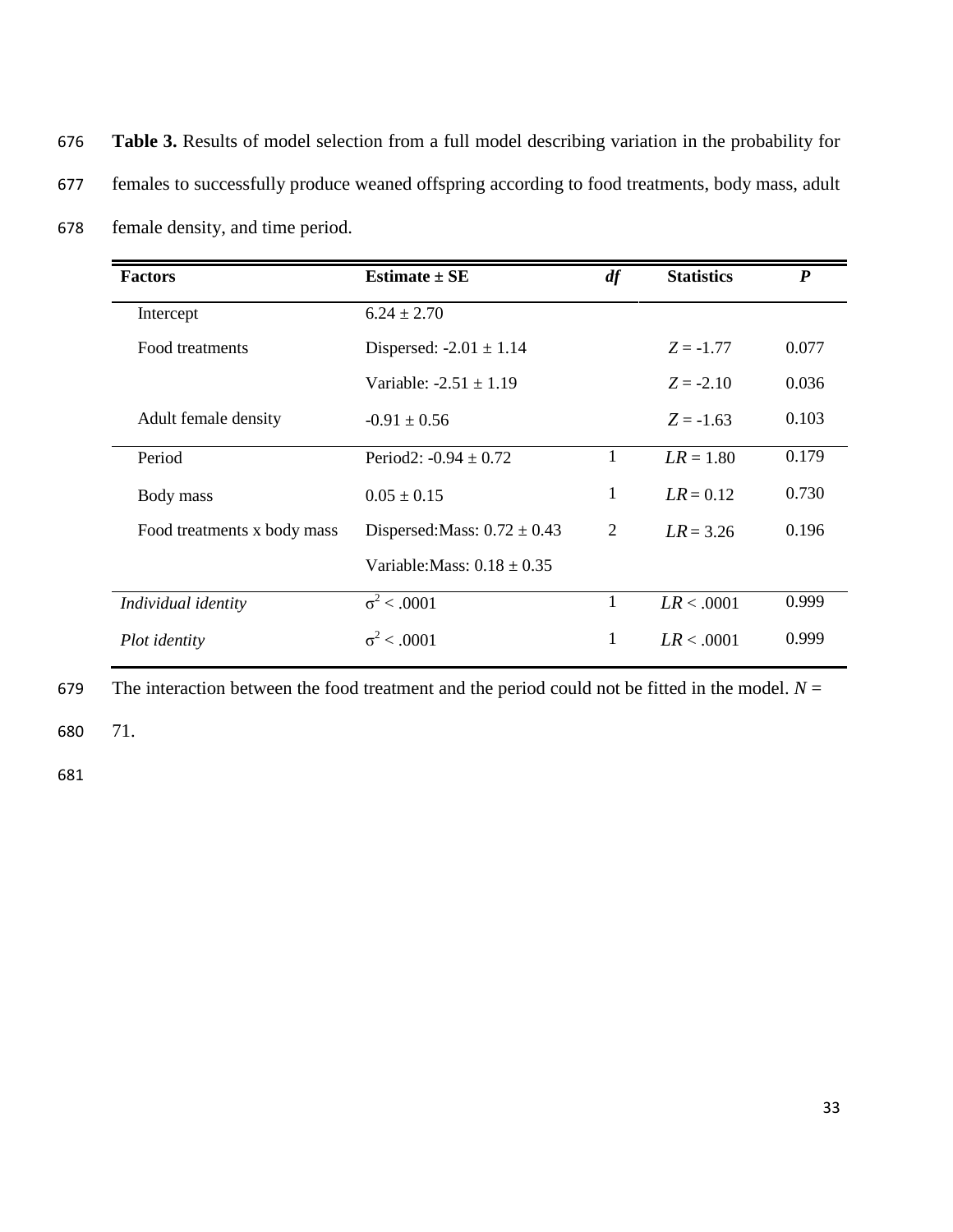### **FIGURES**

### **Figure 1**

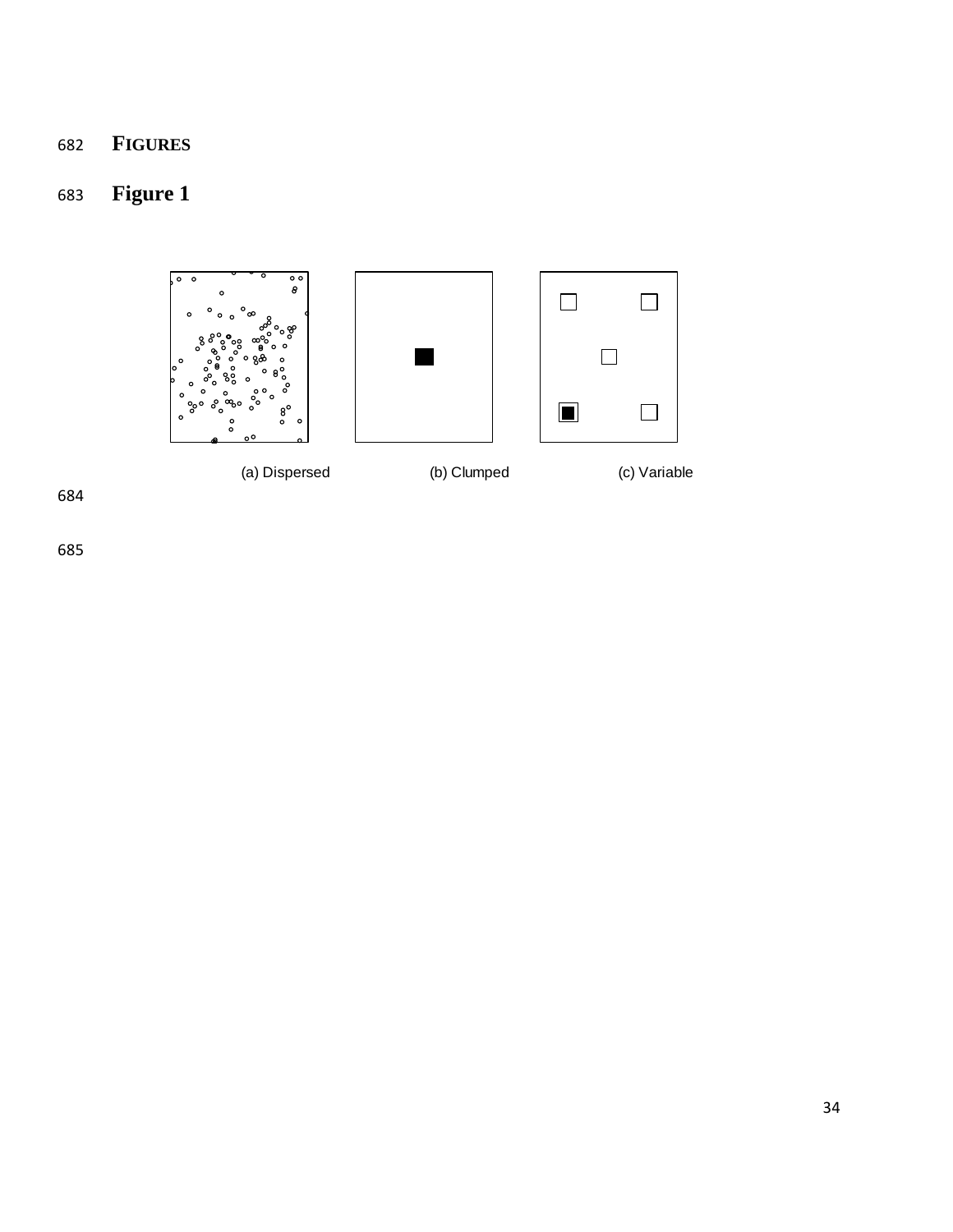

687